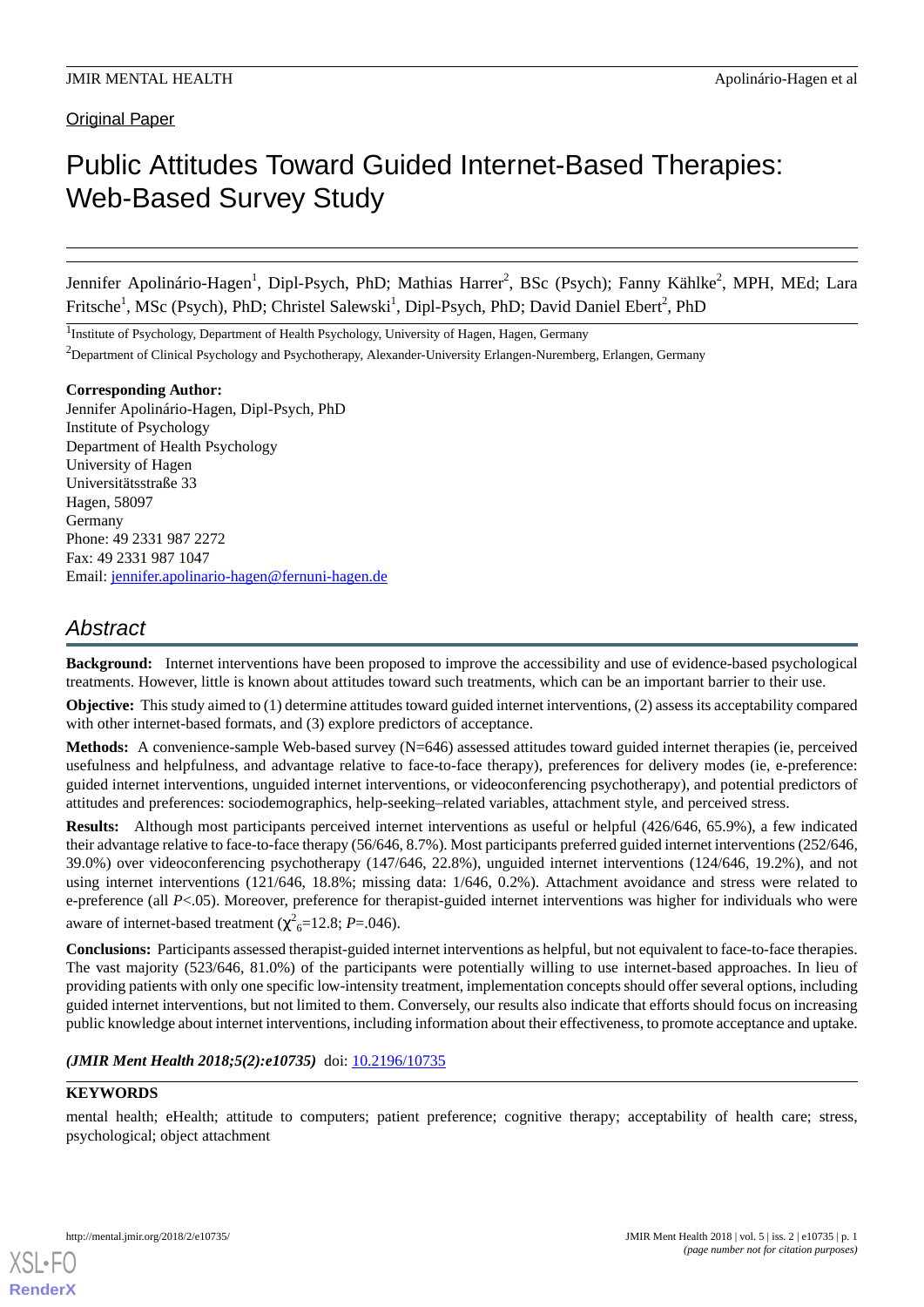#### JMIR MENTAL HEALTH **Apolinário-Hagen et al.** Apolinário-Hagen et al.

# *Introduction*

# **Background**

With 12-month prevalences ranging across countries from 9.8% to 19.1% [[1\]](#page-10-0), mental health disorders are widespread. Mental health disorders constitute one of the leading causes of disability [[2\]](#page-10-1) and are associated with low quality of life, increased risk of developing chronic physical conditions and related mortality [[3](#page-10-2)[,4](#page-11-0)], and an immense economic burden leading to productivity losses and substantial societal costs [[5,](#page-11-1)[6](#page-11-2)]. Yet fewer than half of individuals affected by mental health disorders are detected and receive professional treatment [[7\]](#page-11-3). Untreated mental illness is estimated to account for 13% of the total global burden of disease [[8\]](#page-11-4). Structural barriers such as limited access to treatment have been named as a reason for the insufficient uptake of individuals with mental health disorders [[7\]](#page-11-3). Additionally, attitudinal barriers, such as personal stigma [\[9](#page-11-5)] or preferring to solve problems on one's own, may be decisive in explaining insufficient treatment rates [[10\]](#page-11-6).

Using the internet as a delivery mode for self-help treatments has thus been discussed as a promising chance to inform the dissemination of professional treatment, as electronic mental health services (eMHSs) allow for mass deliverance of anonymous, low-threshold treatment options that may reach individuals for whom traditional face-to-face approaches are not an option [[11,](#page-11-7)[12](#page-11-8)]. In recent years, a large number of randomized controlled trials have shown that internet interventions can effectively treat various mental health disorders, such as depression [[13](#page-11-9)[,14\]](#page-11-10), anxiety [[15-](#page-11-11)[17\]](#page-11-12), insomnia [[18\]](#page-11-13), alcohol use disorder [\[19\]](#page-11-14), comorbid mental health problems in chronic somatic diseases [[20](#page-11-15),[21](#page-11-16)], and psychosomatic disorders [[22\]](#page-11-17). The largest evidence base exists for the effectiveness of guided interventions [[22,](#page-11-17)[23](#page-11-18)], and research has shown that such approaches can be effective when delivered under routine care conditions [\[24](#page-11-19)-[26\]](#page-12-0). In addition to guided or unguided internet interventions, videoconferencing psychotherapy (VCP) is considered as a further option to overcome regional barriers for a variety of patient populations [\[27\]](#page-12-1). However, the poor adoption of eMHSs worldwide indicates that low acceptability and intention to use might constitute a barrier in reaching the full potential of internet-based approaches (cf, [[28](#page-12-2)[-32](#page-12-3)]).

# **Public Acceptance Indicators for E-Mental Health Services**

Determinants of intentions to use eMHSs are not well understood [\[28,](#page-12-2)[29\]](#page-12-4). Yet there are indicators commonly discussed as influential for help-seeking intentions and acceptance of eMHSs, such as attitudes [[33](#page-12-5)[-35](#page-12-6)] and "e-preferences" [[28\]](#page-12-2).

#### *Attitudes*

Positive public attitudes could be an indicator of acceptance and adoption of internet interventions. Generally, attitudes can be characterized as an aggregate of subjective assessments about an object, ranging, for example, from harmful to helpful [[36\]](#page-12-7).

The theory of planned behavior [\[37](#page-12-8)] proposes that attitudes, among other factors, shape individuals' intentions, which then lead to a certain behavior. Individuals' personal expectancies are assumed to shape such attitudes and to thereby influence

behavioral intentions [[37\]](#page-12-8). In accordance with the unified theory of acceptance and use of technology [[38\]](#page-12-9), performance expectancy (ie, how useful an individual perceives an intervention to be for reaching a specific goal) might thus play an important role in the adoption and acceptance of internet interventions [[39](#page-12-10)[,40](#page-12-11)] and provide a guideline in overcoming the limitations in the acceptability of eMHSs [[34](#page-12-12)[,39](#page-12-10),[41](#page-12-13)[,42](#page-12-14)].

# *E-Preference*

Technology acceptance of eMHS can be operationalized by intentions to use these services [[39\]](#page-12-10), which can be affected by the individual preference for a specific delivery mode [[28\]](#page-12-2). Treatment preference means to choose a treatment in favor of an alternative option. Research evidence suggests that considering patients' preferences for a psychological treatment is associated with improved clinical outcomes [[43\]](#page-12-15). However, little is known about preferences for specific delivery modes, such as therapist-guided treatment, unguided internet interventions, and VCP, and their impact on the willingness to use eMHSs. Some studies identified a preference for traditional (face-to-face) over internet-based treatment (eg, [[28,](#page-12-2)[29,](#page-12-4)[31](#page-12-16)[,44](#page-12-17)-[47\]](#page-13-0)) and for therapist-guided over unguided eMHSs (eg, [\[28](#page-12-2),[29,](#page-12-4)[33](#page-12-5)]).

# *Determinants of Attitudes Toward and Preferences for Internet-Based Therapies*

Potential determinants of attitudes and preferences for eMHS include sociodemographics such as age, region [[45\]](#page-12-18), or professional background [[48](#page-13-1)[-50](#page-13-2)]. Regarding health-related and help-seeking variables, using the internet for mental health information [[45](#page-12-18)[,51](#page-13-3)], previous use of eMHSs [\[31](#page-12-16)], a history of mental illness and help-seeking experience such as undergoing psychotherapy [[29\]](#page-12-4), knowledge about eMHSs or awareness of electronic therapies ("e-awareness") [\[33](#page-12-5),[41](#page-12-13)[,42](#page-12-14)], personality traits [[28\]](#page-12-2), and perceived stress [\[42](#page-12-14)[,52](#page-13-4)] have been reported as predictors. Regarding the role of symptom severity, a recent study [\[12](#page-11-8)] illustrated a help-seeking behavior paradox in students, where individuals' readiness to seek help from face-to-face services declined with increased perceived stress. In contrast, the same study also demonstrated a positive association between distress and seeking help online.

Attachment style may be a further predictor of eMHS uptake [[52\]](#page-13-4), since attachment theory [[53\]](#page-13-5) has been applied to predict intentions to use face-to-face help services (eg, [[54\]](#page-13-6)). Based on early infant-caregiver interactions, relatively stable internal working models of the self and others in terms of mental representations of close relationships are built. These implicit expectations regarding self-efficacy and reliance on significant others in stressful situations are manifested in adulthood [[53\]](#page-13-5). Adult attachment style can play a role in preferences and attitudes toward seeking help in the context of emotionally relevant relationships, such as in mental health care [\[52](#page-13-4),[54\]](#page-13-6). While a secure attachment style (low attachment anxiety and avoidance; ie, positive models of the self and others) is associated with functional coping strategies, insecure attachment styles were identified as a global vulnerability factor for mental health [[55](#page-13-7)[,56](#page-13-8)] and are related to altered stress responses, symptom reporting, and less use of health care resources [\[57](#page-13-9)[,58](#page-13-10)]. However, the role of attachment styles in the readiness to use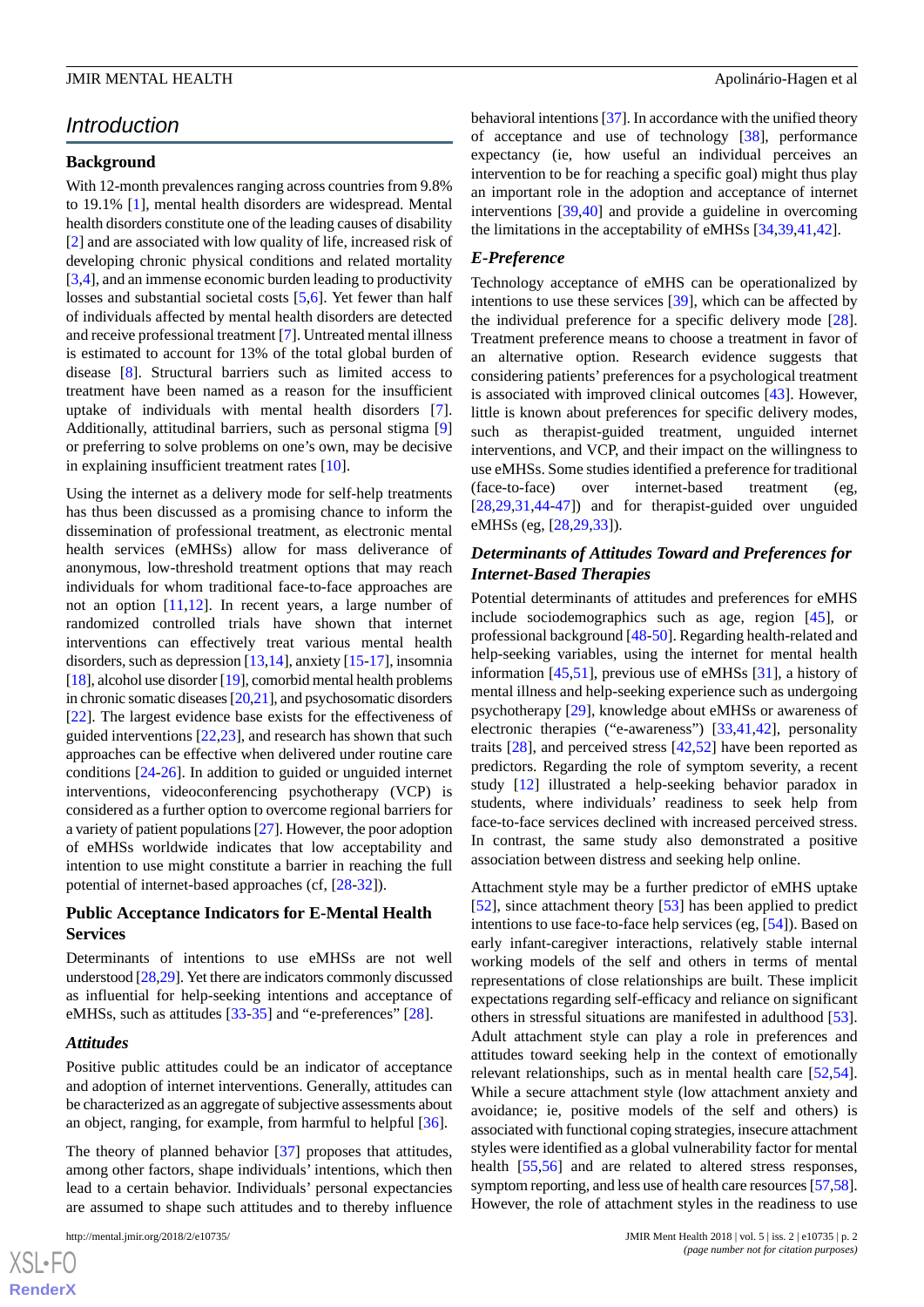eMHSs remains unclear [\[52](#page-13-4)], especially concerning different delivery modes of internet interventions that vary in the degree of human support.

Taken together, the identification of determinants of attitudes toward and preferences for eMHSs is at an early stage [[34\]](#page-12-12). This study addressed this research gap.

# **Objective**

The purpose of this study was to (1) explore attitudes toward guided internet interventions and to (2) assess the acceptability of guided internet interventions compared with other formats of internet-based delivery (ie, e-preference: unguided self-help interventions and VCP vs not using eMHSs in case of emotional problems). Another goal was to (3) identify determinants of the public acceptability of eMHSs by exploring associations between attitudes toward guided internet interventions, preferences for a specific delivery mode of eMHSs, and participant characteristics (ie, sociodemographics, help-seeking–related variables, attachment style, and perceived stress).

# *Methods*

# **Study Design and Participants**

We conducted a cross-sectional Web-based survey using a quasi-experimental study design. Data were collected between November 2015 and June 2016 using Unipark software (Enterprise Feedback Suite survey, version 10.6, Questback). We obtained a convenience sample (N=646) via the virtual laboratory and Moodle of the University of Hagen, Hagen, Germany, and social media websites (Facebook, Facebook Inc; and Xing, Xing AG). No ethical approval was required. Inclusion criteria were self-reported age over 18 years and written informed consent. Psychology students could receive credits for their participation.

# **Measures**

# *Attitudes Toward Guided Internet Interventions*

We used a modified 17-item version of an e-therapy attitudes measure (ETAM) [\[42](#page-12-14)] containing statements about typically cited benefits of internet therapy and its comparability with face-to-face psychotherapy, as well as subjective beliefs (eg, about data security). Participants were asked to rate their agreement with each statement on a 5-point rating scale ranging from 0 ("strongly disagree") to 4 ("strongly agree"). To ensure comparability, participants were instructed to rate items regarding guided internet interventions (see [Textbox 1](#page-2-0)). Based on previous exploratory factor analysis, we identified two factors, which we termed perceived usefulness and helpfulness, and advantage relative to face-to-face therapy. [Multimedia](#page-10-3) [Appendix 1](#page-10-3) provides detailed information about the exploratory factor analysis. For classification of attitudes, we used predefined cutoffs in line with previous work using the ETAM [[41,](#page-12-13)[42\]](#page-12-14): mean scores  $\langle 1.5 \rangle$  (a median score of 0 or 1) were defined as negative, values between 1.5 and 2.49 (median score of 2) as neutral, and scores  $\geq 2.5$  (median scores of 3 or 4) as positive attitudes toward guided internet interventions. Cronbach alpha was excellent in this survey (alpha=.92).

# *Preference for Internet Interventions (E-Preference)*

We operationalized preference (see [Textbox 1](#page-2-0)) by assessing help-seeking intentions for different delivery modes of internet interventions (e-preference, options 1-3) in contrast to the disinclination to use internet interventions in case of emotional problems (non–e-preference, option 4).

# *Determinants of Attitudes Toward and Preferences for Internet Interventions*

# **Sociodemographics and Help-Seeking–Related Variables**

Sociodemographic characteristics were sex, age, marital status, native language, region, country of residence, educational level, employment status, and work in health care or the social sector.

<span id="page-2-0"></span>**Textbox 1.** Preference for internet therapies illustrated by case vignettes. Options 1-3: internet therapies differentiated by the degree of professional support. The instruction was adapted and translated from German.

Internet-based psychotherapies include a broad spectrum of types of treatments for relatively well treatable, mild to moderate forms of depression and anxiety disorders. The following 3 examples illustrate distinct types of internet therapies:

- 1. Unguided internet-based self-help treatment programs: The patient follows a Web-based, structured self-help treatment program, including problem-specific tasks, exercises, and tutorials, via mobile phone or computer for several weeks without individual feedback.
- 2. Therapist-guided internet-based self-help treatment programs: The patient follows a Web-based, structured self-help treatment program with therapist guidance. Communication with the therapist consists of text-based feedback via email or chat provided on demand.
- 3. Videoconferencing psychotherapy: The communication is mediated by a webcam. As with face-to-face psychotherapy, the treatment takes place within specified sessions with immediate verbal and nonverbal feedback.

In case of emotional problems, which of the described interventions would you most likely personally use? Please choose the internet therapy form you prefer most based on your current expectations.

- 1. Unguided internet-based self-help treatment
- 2. Therapist-guided internet-based self-help treatment
- 3. Videoconferencing psychotherapy
- 4. I would not use any internet therapy at all



**[RenderX](http://www.renderx.com/)**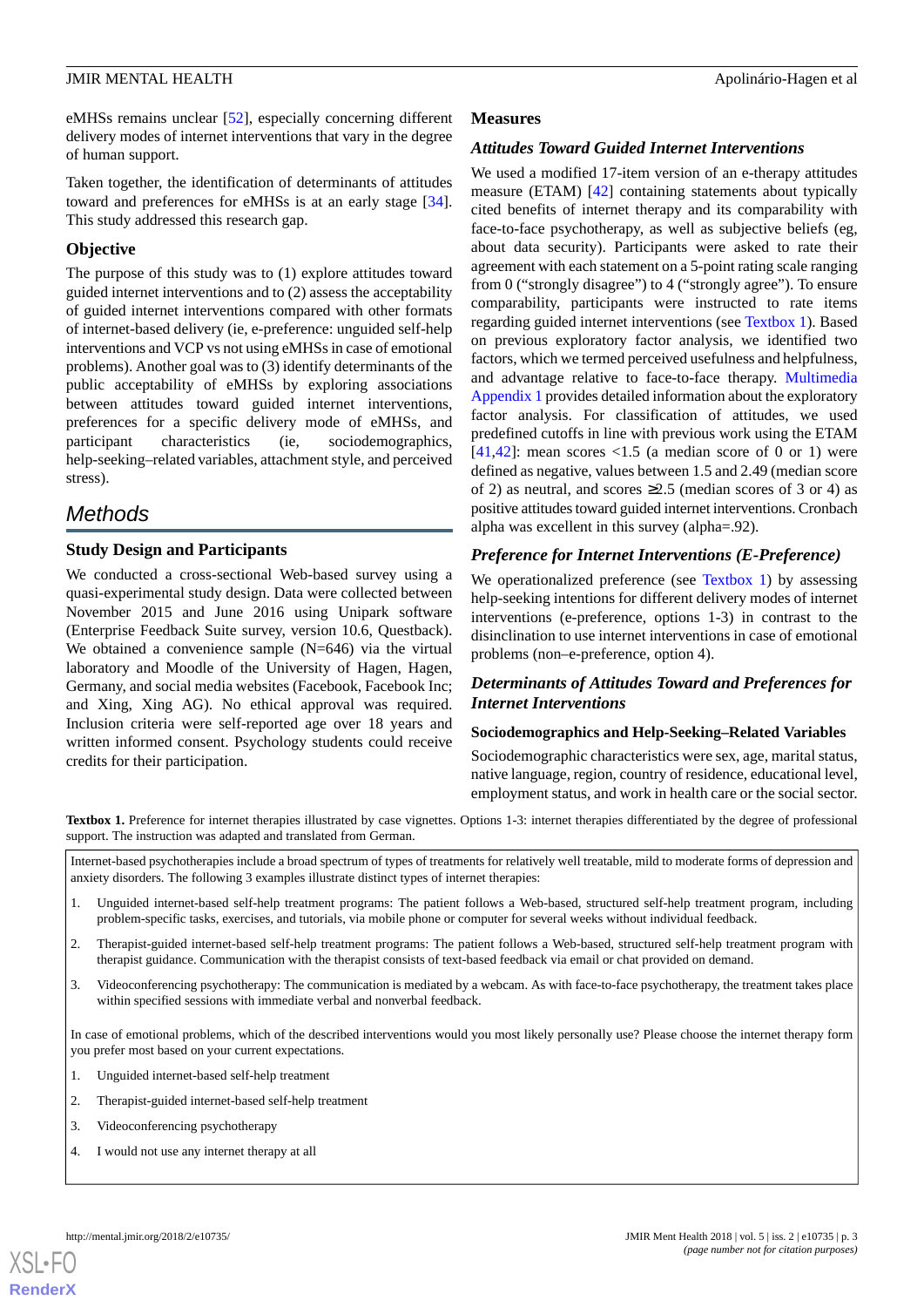We investigated participants' awareness of electronic therapy (e-awareness) by asking them whether they had ever heard or read about internet-based therapies. We also asked participants to assess their subjective health status, experiences with online counseling or conventional inpatient or outpatient psychotherapy, and their frequency of seeking health information online.

#### **Attachment Style**

We considered attachment style as a potential determinant of the acceptance of guided internet interventions, since previous work indicated a connection between individual needs for interpersonal proximity versus distance in case of emotional problems and help-seeking intentions (cf, [[54\]](#page-13-6)). We measured adult attachment using the Experiences in Close Relationships-Relationship Structures questionnaire [[59\]](#page-13-11) 9-item global version to assess attachment anxiety and avoidance [[60\]](#page-13-12). Participants were asked to rate the extent to which they believed each statement best described their feelings about close relationships on a 7-point Likert scale ranging from 1 ("strongly disagree") to 7 ("strongly agree"). The intercorrelation of dimensions  $(\rho_{(646)} = .272, P < .001)$  was comparable with other studies [[61\]](#page-13-13). Cronbach alpha was good for attachment avoidance (alpha=.88) and excellent for attachment anxiety (alpha=.91).

# *Assessment of Stress Perceptions*

# **Current Stress Level**

We used a visual analog scale [\[62](#page-13-14)] to assess current perceived stress level on a scale with 2 end points: 0 ("not at all") and 10 ("maximum").

#### **Perceived Stress (Past Month)**

To measure stress perceptions during the past 4 weeks, the we used the Perceived Stress Questionnaire 20-item short version (PSQ-20) [\[63](#page-13-15)]. Participants were asked to indicate how often statements applied to themselves on a 4-point Likert scale ranging from 1 ("almost never") to 4 ("usually"). Cronbach alpha was poor (alpha=.55).

# **Procedure**

After entering the Web-based survey, participants were provided with the study information and consent form. Next, they were asked sociodemographic and help-seeking questions. Then, preference for specific forms of internet interventions, attitudes toward guided internet interventions, stress perceptions, and attachment style were assessed. The average completion time ranged from 10 to 15 minutes.

# **Statistical Analysis**

We considered only completed surveys for data analyses. To ensure data quality, data validation checks were performed independently by 2 researchers prior to the statistical analyses. Descriptive analyses were used to classify attitudes toward and preference for a specific delivery mode of internet therapies. Regarding predictors of attitudes, we explored differences in variance (analysis of variance) in attitudes (overall mean score) based on sociodemographics, health variables, and e-preference. Due to the scarce theory base and questionable multivariate normal distribution, we used Spearman rank correlation (ρ

[XSL](http://www.w3.org/Style/XSL)•FO **[RenderX](http://www.renderx.com/)** coefficient) instead of multiple regression analysis to identify associations between attitudes, attachment style, and stress perceptions. Moreover, we explored differences using 1-way analysis of variance and Pearson chi-square tests in preferences based on the same predictors as for attitudes. Pairwise comparisons (post hoc tests) to examine mean differences  $\rm (M_{diff})$ were conducted using Bonferroni adjustments in case of variance homogeneity (Levene test, *P*>.05) or Dunnett *C* test in case of variance heterogeneity. Statistical tests for significance (2-tailed hypotheses with alpha level of .05) were performed using IBM SPSS version 24 (IBM Analytics).

# *Results*

# **Descriptive Analyses**

Of 1300 respondents who accessed the platform, 778 provided informed consent, with 1 person declining and thus being excluded. We consequently analyzed the responses of 646 respondents who completed the survey. [Tables 1](#page-4-0) and [2](#page-6-0) summarize the sample's characteristics.

# **Attitudes Toward Guided Internet Interventions**

Analysis of attitudes toward guided internet interventions indicated an overall moderate acceptance (ETAM overall mean score, [Table 3](#page-7-0)). As [Table 4](#page-7-1) shows, descriptive analyses further showed that, although most participants (426/646, 65.9%) perceived internet approaches as useful or helpful, only a few participants (56/646, 8.7%) also indicated that guided internet-based approaches had a relative advantage over or comparability with conventional face-to-face approaches.

Overall, participants agreed with 7 of the 17 positive statements about internet interventions made in ETAM items [\(Table 3\)](#page-7-0). Those positively attributed beliefs about internet therapies involved modernity (item 1), compatibility with everyday life (item 3), accessibility (item 5), coverage of costs by health insurance providers (item 6), helpfulness (item 12), anonymity (item 14), and a chance to get help earlier (item 15).

Furthermore, 7 of the 17 items were classified as negative. Participants rather disagreed with the possibility of replacing face-to-face therapies (item 2), the equivalence of delivery modes (item 4), comparability of effectiveness (item 7) and therapeutic relationships (item 8), preference for internet therapy over face-to-face therapy (item 11), data security (item 13) and suitability for diverse populations (item 17).

Participants classified 3 items as neutral or undecided. These statements addressed internet therapies as an alternative to face-to-face therapies (item 9), willingness to use internet therapies (item 10), and the occurrence of misunderstandings (item 16).

# **Preference for Different Delivery Modes**

As [Figure 1](#page-8-0) shows, most respondents indicated that they preferred guided internet interventions (252/646, 39.0%) over VCP (147/646, 22.8%), unguided internet interventions (124/646, 19.2%), or no Web-based treatment (121/646, 18.8%; missing data: 1/646, 0.2%). Thus, the vast majority were "e-preferers" (523/646, 81.0%).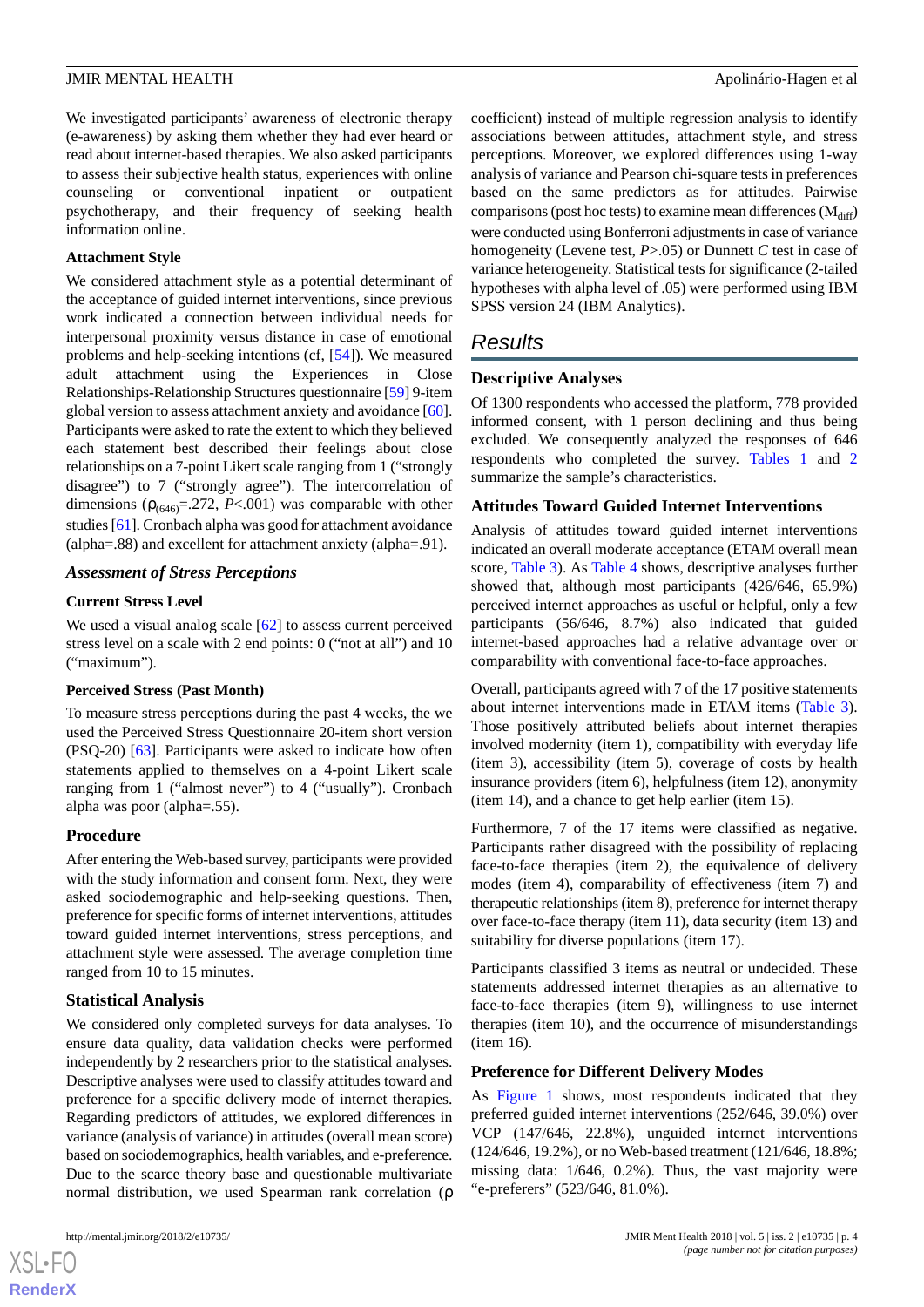# JMIR MENTAL HEALTH Apolinário-Hagen et al

<span id="page-4-0"></span>**Table 1.** Sociodemographic characteristics (N=646).

| Variables                                         | Data          |
|---------------------------------------------------|---------------|
| Age (years)                                       |               |
| Mean (SD)                                         | 31.18 (10.08) |
| Range (median)                                    | $18-64(29)$   |
| Sex, n (%)                                        |               |
| Female                                            | 493 (76.3)    |
| Male                                              | 147 (22.8)    |
| Other                                             | 3(0.5)        |
| Missing data                                      | 3(0.5)        |
| Native language, n (%)                            |               |
| German                                            | 568 (87.9)    |
| <b>Bilingual including German</b>                 | 40(6.2)       |
| Other than German                                 | 37(5.7)       |
| Missing data                                      | 1(0.2)        |
| Marital status, n (%)                             |               |
| Single                                            | 327 (50.6)    |
| Married or living in a close relationship         | 288 (44.6)    |
| Divorced or living separated                      | 26(4.0)       |
| Other                                             | 3(0.5)        |
| Missing data                                      | 2(0.3)        |
| Employment status <sup>a</sup> , n (%)            |               |
| Employed                                          | 177(27.4)     |
| University student, part-time or full-time        | 345 (53.4)    |
| Employee in training <sup>b</sup>                 | 14(2.2)       |
| Self-employed                                     | 46(7.1)       |
| Unemployed                                        | 11(1.7)       |
| Parental leave                                    | 15(2.3)       |
| Retired                                           | 8(1.2)        |
| Current work incapability                         | 3(0.5)        |
| Other employment (commentary section)             | 27(4.2)       |
| Employment in health care or social sector, n (%) |               |
| No                                                | 493 (76.3)    |
| Yes, in a therapeutic field                       | 57(8.8)       |
| Yes, in a nontherapeutic field                    | 96 (14.9)     |
| Education level attained, n (%)                   |               |
| No school certificate                             | 3(0.5)        |
| Basic school qualification <sup>c</sup>           | 10(1.5)       |
| Secondary school (Mittlere Reife) <sup>d</sup>    | 57(8.8)       |
| German Abitur or Fachabitur <sup>e</sup>          | 329 (50.9)    |
| University degree (Bachelor level)                | 86 (13.3)     |
| University degree (Masters level)                 | 143(22.1)     |
| Postgraduate or postdoctoral degree               | 9(1.4)        |

[XSL](http://www.w3.org/Style/XSL)•FO **[RenderX](http://www.renderx.com/)**

http://mental.jmir.org/2018/2/e10735/ JMIR Ment Health 2018 | vol. 5 | iss. 2 | e10735 | p. 5 *(page number not for citation purposes)*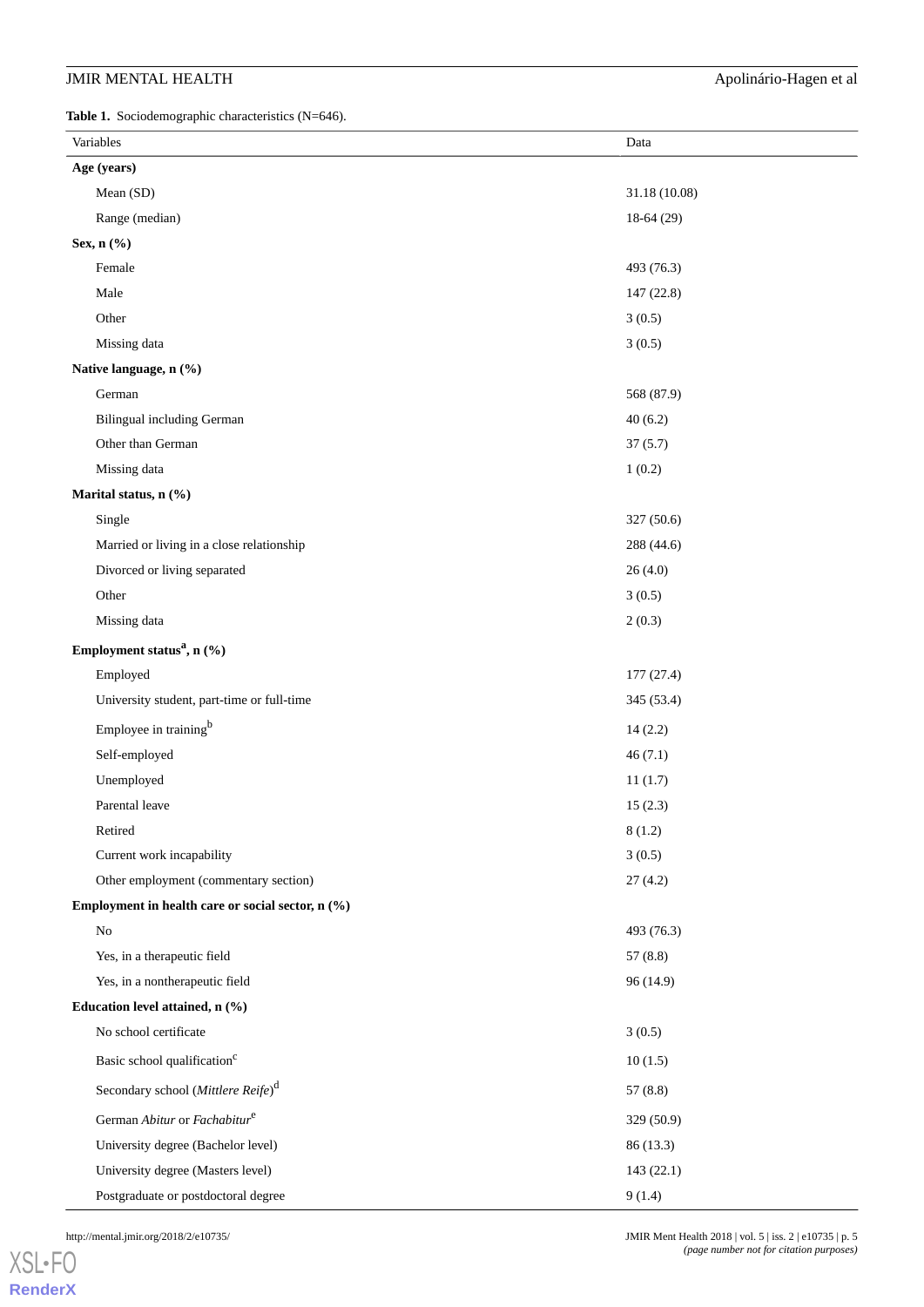#### JMIR MENTAL HEALTH **Apolinário-Hagen et al.** Apolinário-Hagen et al.

| Variables                                          | Data       |
|----------------------------------------------------|------------|
| Other degree (commentary section)                  | 9(1.4)     |
| Country of residence, $n$ (%)                      |            |
| Germany                                            | 585 (90.6) |
| Other country <sup>f</sup>                         | 60(9.3)    |
| Missing data                                       | 1(0.2)     |
| Region of residence, $n$ (%)                       |            |
| Village or small town, with <5000 inhabitants      | 100(15.5)  |
| Provincial town, with 5000-19,999 inhabitants      | 99 (15.3)  |
| Medium-sized city, with 20,000-100,000 inhabitants | 124(19.2)  |
| Big city or metropolis, with $>100,000$ habitants  | 322 (49.8) |
| Missing data                                       | 1(0.2)     |

<sup>a</sup>The main employment was requested (if respondents had multiple roles, they were asked to choose in which role they spent most of their working time at the time of participation in this survey).

<sup>b</sup>German dual system: occupational trainee or pupil (secondary education).

<sup>c</sup>Basic school qualification with usually 9 school years of education in Germany (German *Hauptschule*).

d Secondary school (German *Mittlere Reife*), or 10 years of education in Germany.

<sup>e</sup>German *Abitur* or *Fachabitur* with 12-13 years of education in Germany. This education is necessary to get access to a college or university.

<sup>f</sup>Most of the subgroup of non-Germany residents indicated they lived in Austria (35/646, 5.5%).

# **Determinants of Attitudes**

# *Sociodemographic Variables*

Attitudes and age were significantly and positively correlated  $(\rho_{(643)} = .079, P = .045)$ , with older participants displaying more favorable attitudes than younger participants toward internet-based guided self-help. Unemployed participants (mean 2.30, SD 0.69) showed more positive attitudes than employees in training (mean 1.37, SD 0.37, M<sub>diff</sub> 0.93, SE 0.288, 95% CI 0.003-1.85). We found no significant differences in attitudes for sex, marital status, region, native language, education level, or work in the health care or social sector (all *P*>.05).

# *Help-Seeking–Related Variables*

Frequency of seeking health information online was associated with differences in internet intervention attitudes  $(F_{4,641}=6.675;$ *P*<.001,  $\eta_p^2 = 0.040$ , with more positive attitudes reported by individuals who sought information weekly (mean 2.01, SD 0.61,  $M_{\text{diff}}$  –0.36, SE 0.112, 95% CI –0.67 to –0.04), several times a month (mean 2.11, SD 0.78,  $M_{\text{diff}}$  –0.45, SE 0.097, 95% CI –0.72 to –0.18), or rarely (mean 1.91, SD=0.59,  $M_{diff}$  –0.26, SE 0.080, 95% CI –0.48 to –0.04; all *P*<.05) than by those who never did (mean 1.66, SD 0.59). This was not the case for participants who reported seeking information daily (mean 1.46, SD 0.99); both groups (never, daily) expressed rather negative attitudes. There was a significant positive correlation between attitudes toward guided internet interventions and perceived stress on the PSQ-20 ( $\rho_{(643)} = .092$ , *P*=.020). No significant differences in attitudes were identified for any of the other help-seeking–related variables (eg, e-awareness, attachment style, all *P*>.05).

# **Determinants of E-Preference**

# *Sociodemographic Variables*

We found no significant differences in e-preferences (preference for guided or unguided internet interventions and VCP) based on age, sex, marital status, region, native language, education level, employment status, or work in the health care or social sector (all *P*>.05).

# *Help-Seeking–Related Variables*

E-awareness significantly predicted a preference for different forms of internet-based therapy ( $\chi^2$ <sub>6</sub>=12.8; *P*=.046). Individuals who were aware of internet therapies (97/214, 45.5%) or not sure (40/87, 46.0%) were more likely to prefer guided internet interventions than were those who were not aware (115/343, 33.5%).

We found differences in e-preference based on experience with online counseling  $(\chi^2_{3} = 13.8; P = .003)$ ; persons with experience were less likely to prefer unguided interventions (7/68, 10.6%) than were those without (117/578, 20.2%).

Experience with psychotherapy also predicted e-preference  $(\chi^2$ <sub>9</sub>=21.6; *P*=.01). A preference for guided internet interventions was most common among persons without experience who were currently seeking a therapist (20/35, 57.1%) and persons with experience with psychotherapy (99/228, 43.4%). All subgroups were nonetheless most likely to prefer guided internet interventions.



**[RenderX](http://www.renderx.com/)**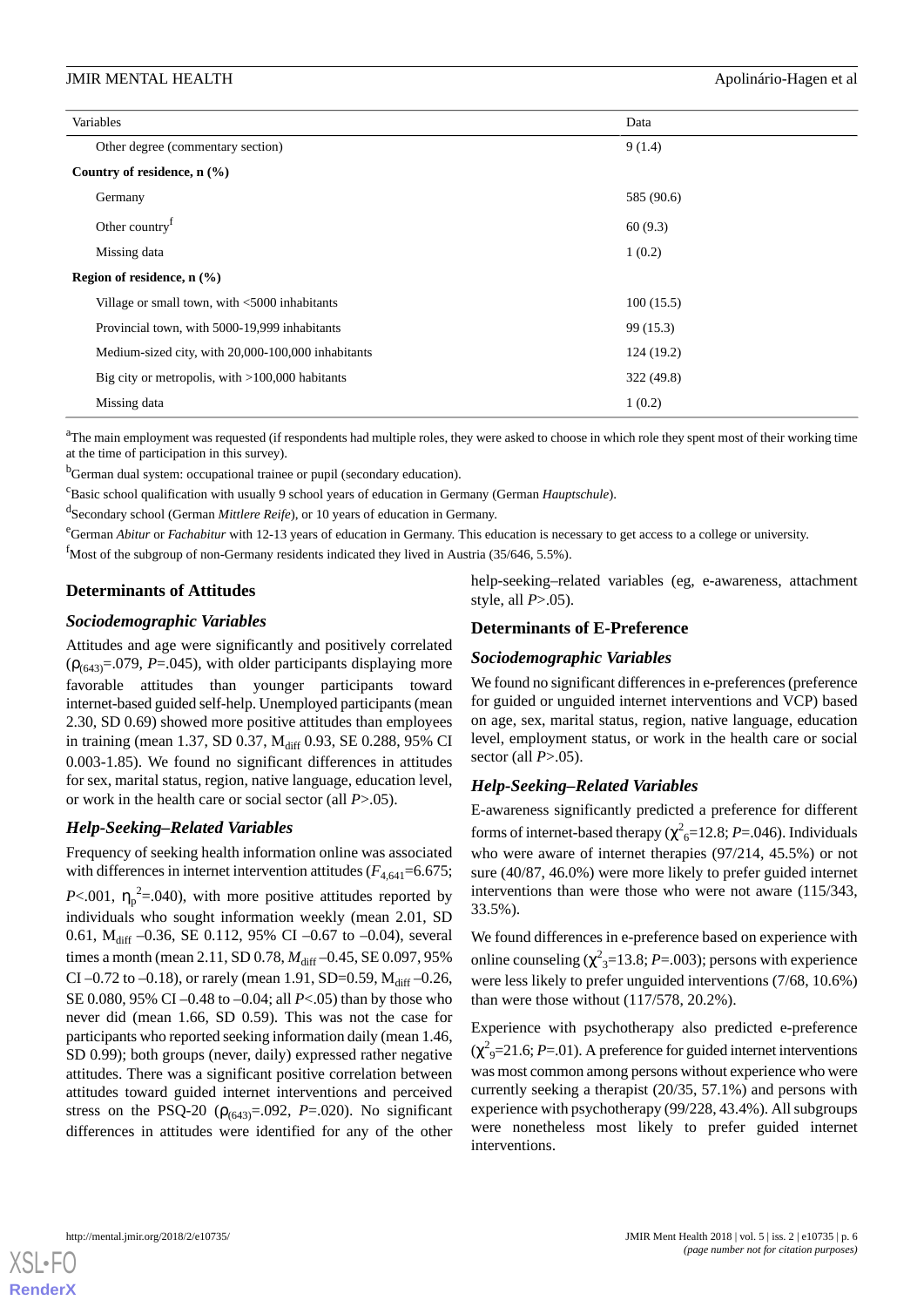# JMIR MENTAL HEALTH Apolinário-Hagen et al

<span id="page-6-0"></span>**Table 2.** Sample characteristics (N=646).

| Help-seeking-related variables                                                     | Data                              |  |  |
|------------------------------------------------------------------------------------|-----------------------------------|--|--|
| Subjective health status, n (%)                                                    |                                   |  |  |
| Healthy or relatively healthy                                                      | 492 (76.2)                        |  |  |
| Acute illness                                                                      | 39(6.0)                           |  |  |
| Chronic illness                                                                    | 83 (12.8)                         |  |  |
| Other (commentary section)                                                         | 30(4.6)                           |  |  |
| Missing data                                                                       | 2(0.3)                            |  |  |
| Experience with online counseling, $n$ (%)                                         |                                   |  |  |
| No, no experience with online counseling                                           | 578 (89.6)                        |  |  |
| Yes, experience with online counseling                                             | 67(10.4)                          |  |  |
| Missing data                                                                       | 1(0.2)                            |  |  |
| Experience with psychotherapy <sup>a</sup> , n $(\%)$                              |                                   |  |  |
| No, I have no experience and I have also no need for psychotherapeutic help        | 303(46.9)                         |  |  |
| No, I have no experience, but I am seeking psychotherapeutic help from a therapist | 35(5.4)                           |  |  |
| Yes, I am in therapy                                                               | 79 (12.2)                         |  |  |
| Yes, in the past (experience with psychotherapy)                                   | 228 (35.3)                        |  |  |
| Missing data                                                                       | 1(0.2)                            |  |  |
| Web-based health information use (frequency), n (%)                                |                                   |  |  |
| Daily                                                                              | 15(2.3)                           |  |  |
| Several times a week                                                               | 49(7.6)                           |  |  |
| Several times a month                                                              | 146 (22.6)                        |  |  |
| Rarely or occasionally                                                             | 369(57.1)                         |  |  |
| Very rare or never                                                                 | 67(10.4)                          |  |  |
| E-awareness (awareness of the existence of electronic therapies), $n$ (%)          |                                   |  |  |
| No (not aware)                                                                     | 343 (53.1)                        |  |  |
| Yes (aware)                                                                        | 214 (33.1)                        |  |  |
| Not sure                                                                           | 87 (13.8)                         |  |  |
| Missing data                                                                       | 2(0.4)                            |  |  |
| Attachment style (ECR-RS <sup>b</sup> ), mean (SD), median, range                  |                                   |  |  |
| Attachment avoidance                                                               | 3.61 (1.38), 3.50 (1.00-7.17)     |  |  |
| Attachment anxiety                                                                 | 3.46 (1.77), 3.33 (0.00-7.00)     |  |  |
| Stress perceptions, mean (SD), median (range)                                      |                                   |  |  |
| Current stress (visual analog scale)                                               | $5.67(2.96), 6.0(0-10)$           |  |  |
| Perceived stress (Perceived Stress Questionnaire 20-item short version)            | 47.00 (19.60), 46.67 (3.33-95.00) |  |  |

<sup>a</sup>Experience with psychotherapy or current need or demand for professional psychological help. <sup>b</sup>ECR-RS: Experiences in Close Relationships-Relationships Structures questionnaire.

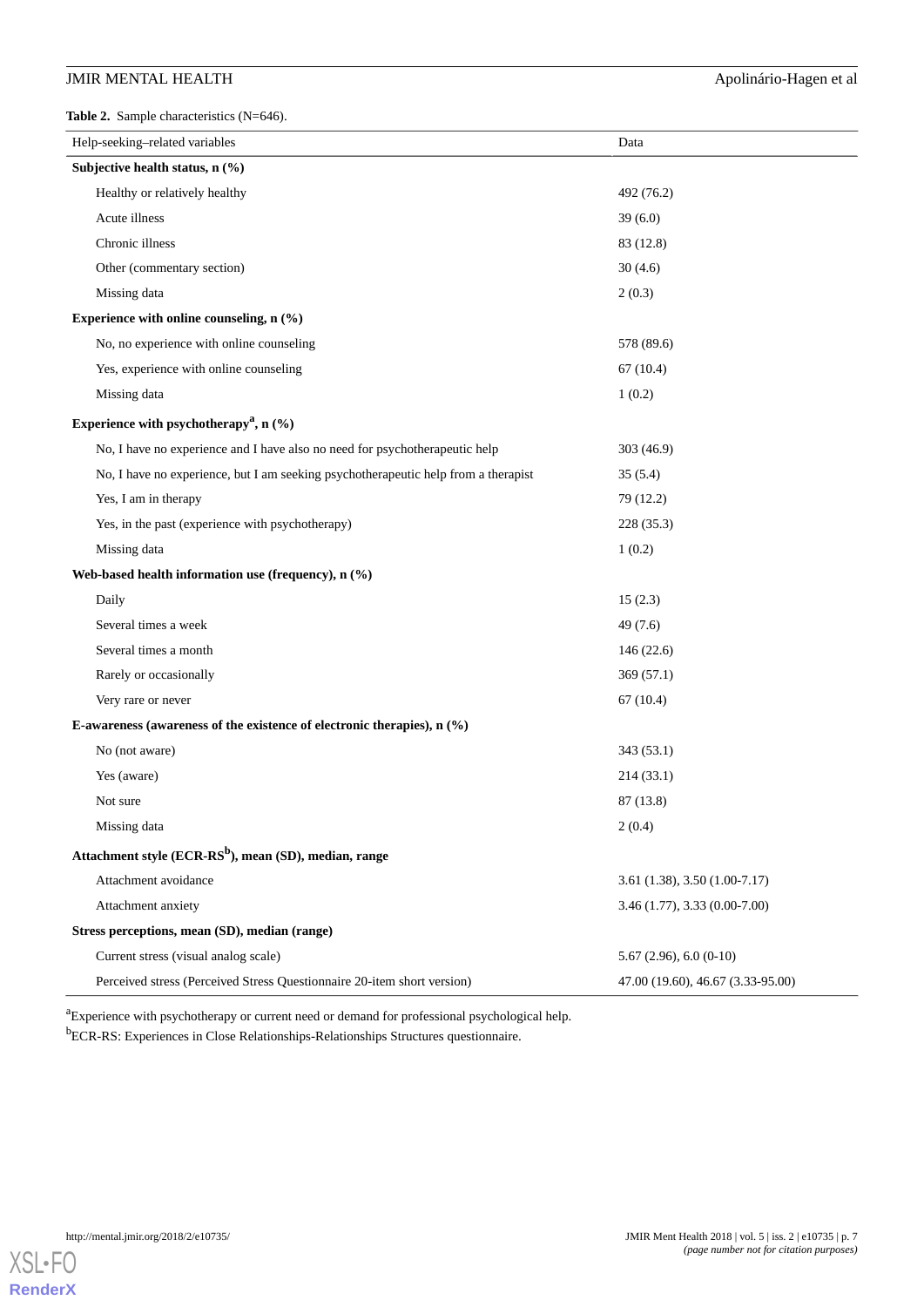# JMIR MENTAL HEALTH Apolinário-Hagen et al

<span id="page-7-0"></span>Table 3. Summary of attitude assessment results with the e-therapy attitudes measure<sup>a</sup> (ETAM; N=646).

| <b>ETAM</b>                                     |                                                                                                                                     | Mean (SD)  | Median | Range   |
|-------------------------------------------------|-------------------------------------------------------------------------------------------------------------------------------------|------------|--------|---------|
|                                                 | Overall score attitude assessment (ETAM mean score)                                                                                 | 1.93(0.72) | 1.94   | $0 - 4$ |
| Perceived usefulness and helpfulness (PU) scale |                                                                                                                                     | 2.72(0.79) | 2.86   | $0 - 4$ |
|                                                 | Relative advantage and comparability (RA) scale                                                                                     | 1.37(0.78) | 1.33   | $0 - 4$ |
| Scale item <sup>b</sup>                         |                                                                                                                                     |            |        |         |
| 1.PU                                            | Internet-based therapies are modern and in line with our modern times.                                                              | 2.84(1.04) | 3.0    | $0 - 4$ |
| 2/RA                                            | Internet-based therapies will replace conventional face-to-face psychotherapy in<br>the future.                                     | 0.94(0.93) | 1.0    | $0 - 4$ |
| 3/PU                                            | Internet-based therapy is more compatible with work and private life than conven-<br>tional face-to-face therapy.                   | 2.73(1.05) | 3.0    | $0 - 4$ |
| 4/RA                                            | It makes no difference to me whether psychotherapy is conducted through the<br>internet or in a psychotherapy practice in a clinic. | 0.69(0.96) | 0.0    | $0 - 4$ |
| 5.PU                                            | Internet-based therapies will reach more individuals with mental health problems.                                                   | 2.77(1.09) | 3.0    | $0 - 4$ |
| 6/PU                                            | Health insurance companies should cover the costs for internet-based therapies.                                                     | 2.77(1.16) | 3.0    | $0 - 4$ |
| 7/RA                                            | Internet-based therapy programs are as effective as conventional face-to-face<br>psychotherapies.                                   | 1.39(0.99) | 1.0    | $0 - 4$ |
| 8/RA                                            | Trust in a therapist can be just as easily built on the internet as in conventional<br>face-to-face psychotherapy.                  | 1.39(1.14) | 1.0    | $0 - 4$ |
| 9/RA                                            | Internet-based therapies are an appropriate alternative to conventional face-to-<br>face psychotherapy.                             | 1.82(1.10) | 2.0    | $0 - 4$ |
| 10. /RA                                         | In case of mental health problems, I would attend an internet-based therapy.                                                        | 1.70(1.34) | 2.0    | $0 - 4$ |
| 11. /RA                                         | I would prefer an internet-based therapy to a conventional face-to-face psychother-<br>apy.                                         | 1.03(1.16) | 1.0    | $0 - 4$ |
| 12.PU                                           | Internet-based therapies will reach more patients and help them.                                                                    | 2.55(1.10) | 3.0    | $0 - 4$ |
| 13. /RA                                         | I'm not particularly worried about data security in internet therapies.                                                             | 1.29(1.33) | 1.0    | $0 - 4$ |
| 14./PU                                          | The anonymity in internet therapies decreases the threshold to speak openly and<br>honestly about important issues.                 | 2.69(1.19) | 3.0    | $0 - 4$ |
| 15/PU                                           | Through the dissemination of internet therapies, persons will get professional help<br>earlier.                                     | 2.75(1.04) | 3.0    | $0 - 4$ |
| 16. /RA                                         | Misunderstandings occur in internet therapies as often as in conventional psy-<br>chotherapies.                                     | 1.96(1.23) | 2.0    | $0 - 4$ |
| 17. /RA                                         | Internet therapies are suitable for most patients, regardless of their personal<br>background (age, sex, education, etc).           | 1.54(1.18) | 1.0    | $0 - 4$ |

<span id="page-7-1"></span><sup>a</sup>The ETAM rating scale ranged from 0 ("strongly disagree") to 4 ("strongly agree").

<sup>b</sup>All items were translated from German to English. Item 1 refers to expectations and can be interpreted best in connection to other attitudinal items (compared with the previous version with 14 items, items 1-12 remained and items 13-17 are novel items of the 17-item version).

|  | Table 4. Classification of attitudes toward guided internet interventions assessed by the e-therapy attitudes measure (ETAM; N=646). |  |  |
|--|--------------------------------------------------------------------------------------------------------------------------------------|--|--|
|--|--------------------------------------------------------------------------------------------------------------------------------------|--|--|

| <b>ETAM</b>                          | Classification of ETAM scores <sup>a</sup>       |                                                      |                                                   |  |
|--------------------------------------|--------------------------------------------------|------------------------------------------------------|---------------------------------------------------|--|
|                                      | Low acceptance, negative<br>attitude, $n$ $(\%)$ | Moderate acceptance, neutral<br>attitude, $n$ $(\%)$ | High acceptance, positive<br>attitude, $n$ $(\%)$ |  |
| Overall mean score (attitudes)       | 168(26.0)                                        | 324(50.2)                                            | 124(23.8)                                         |  |
| Perceived usefulness and helpfulness | 44(6.8)                                          | 175(27.1)                                            | 426(65.9)                                         |  |
| Relative advantage and comparability | 364(56.3)                                        | 226(35.0)                                            | 56 (8.7)                                          |  |

<sup>a</sup>Low acceptance, negative attitude: scale mean score range 0-1.49; moderate acceptance, neutral attitude: scale mean score range 1.5-2.49; high acceptance, positive attitude: scale mean score range 2.5-4.0.

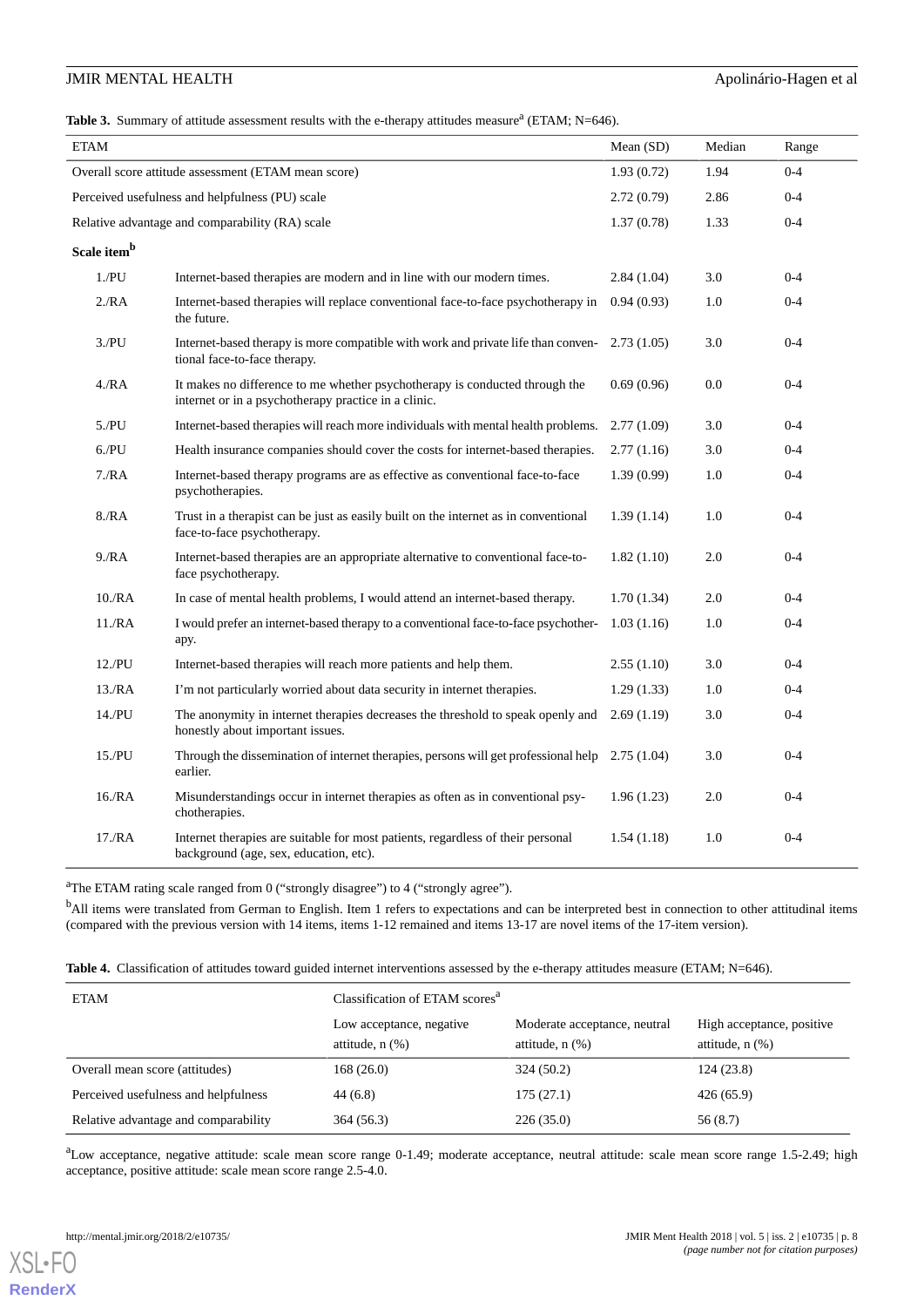<span id="page-8-0"></span>**Figure 1.** Participants' stated preference for a specific delivery mode of internet interventions (N=646).



# **Attachment Style**

Attachment avoidance significantly predicted e-preference  $(F_{3,640} = 6.315; P < .001, \eta_p^2 = .029)$ . Participants with higher attachment avoidance were less likely to prefer VCP than other formats (unguided internet interventions:  $M_{diff}$  –0.579, SE 0.166, 95% CI –1.020 to –0.139; guided internet interventions:  $M_{diff}$ –0.426, SE 0.142, 95% CI –0.801 to –0.051; non–e-preference:  $M_{diff}$  –0.651, SE 0.166, 95% CI –1.095 to –0.208). There was no significant association between preference and attachment anxiety ( $F_{3,640}$ =2.247; *P*=.08).

#### **Perceived Stress**

Current perceived stress was associated with e-preference (visual analog scale:  $F_{3,640} = 3.855$ ; *P*=.009,  $\eta_p^2 = 0.018$ ), with participants who experienced higher stress being more likely to prefer guided interventions than VCP ( $M_{diff}$  0.86, SE 0.277, 95% CI 0.13-1.60). Scores for current stress were lowest in non–e-preferers (mean 5.26, SD 2.80) and highest in those who preferred guided internet intervention (mean 5.90, SD 2.60). Another significant difference between the preference groups was shown for perceived stress in the past month (PSQ-20:  $F_{3,638}$ =2.943; *P*=.03,  $\eta_p^2$ =.014). Pairwise comparisons were not significant. PSQ-20 scores were lowest for non–e-preference (mean 44.39, SD 20.81) and highest for therapist-guided intervention preference (mean 49.67, SD=19.14).

The other help-seeking–related variables were not associated with significant differences in preferences (all *P*>.05).

# *Discussion*

# **Principal Findings**

# *Attitudes Toward Guided Internet Interventions*

This study identified an overall moderate public acceptance, or moderately positive attitudes, toward guided internet interventions in a German sample. This tendency is in line with another study on a psychoeducational intervention using an adapted ETAM version [\[41](#page-12-13)]. Participants supported health care insurance coverage of costs for guided internet-based therapies and endorsed the helpfulness of such approaches, their perceived anonymity, and the chance to receive help earlier compared with traditional health care. At the same time, participants disagreed with the supposed comparability of guided internet interventions with face-to-face psychotherapy, for example, with regard to their effectiveness and possibility to develop a good therapeutic relationship. Our findings are, furthermore, consistent with earlier research with respect to a general preference for face-to-face therapies over internet interventions [[28](#page-12-2)[,29](#page-12-4),[44\]](#page-12-17), data security concerns [\[64](#page-13-16),[65\]](#page-13-17), and perceived higher compatibility of internet interventions with everyday life [\[11](#page-11-7)[,29](#page-12-4)].

We found no relevant differences for sociodemographics as predictors of attitudes toward internet-based guided self-help. Interestingly, neither education level nor sex was associated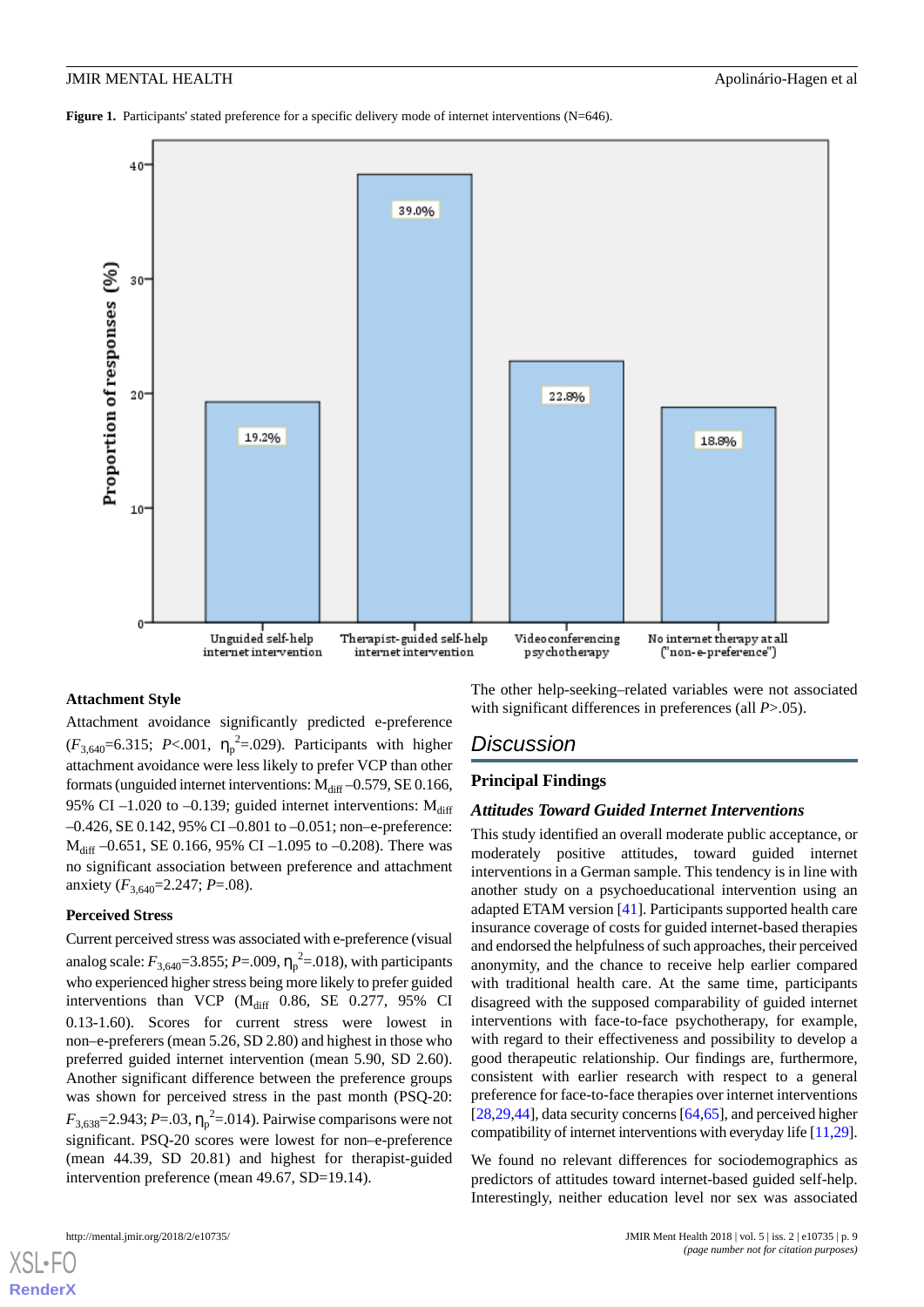with attitudes. These results are in line with a study on the acceptance of internet-based interventions in chronic pain [[66\]](#page-13-18). Replication of this finding might indicate that the often-reported overrepresentation of woman and highly educated participants in randomized controlled trials evaluating internet interventions [[13,](#page-11-9)[67-](#page-13-19)[72\]](#page-14-0) might not be due to lower acceptance of digital health interventions in general, but due to other relevant barriers such as lower willingness to seek help. Future research should try to shed light on low utilization rates among persons with low education and men.

Moreover, participants with higher levels of perceived stress in the past month tended to express a more positive attitude toward internet interventions, which is consistent with a prior study using the same instrument to assess attitudes [\[42](#page-12-14)]. This might point to improved acceptance of such guided internet interventions among participants in a stressful situation with an actual need for support.

# *Preference for Specific Delivery Formats*

This study identified a clear preference for guided over unguided internet interventions, which only few studies have investigated before [\[34](#page-12-12)]. Interestingly, guided internet interventions were also preferred over VCP. Approximately four-fifths of the participants were willing to use internet-based approaches for emotional problems, indicating a broad applicability of internet interventions for mental health care.

High e-awareness was associated with a preference for guided internet interventions. Overall, e-awareness in our sample was low (33.1%), which could be, for instance, seen in context of the early stage of implementation of eMHSs in Germany [\[50](#page-13-2)[,73](#page-14-1)] and might rise further in the future. This is supported by previous German surveys reporting even lower rates of e-awareness (14.0%-27.3%; [\[42](#page-12-14),[52](#page-13-4)[,64](#page-13-16)]), including a representative socioeconomic panel (SOEP-Innovation Modules 2016, N=4802) showing 24.4% e-awareness (D Richter, written communication, May 2017). Experience with seeking psychological help formats was also a determinant of preferences, which is consistent with other studies [\[29](#page-12-4),[31\]](#page-12-16). Results also suggest that attachment avoidance was associated with a higher preference for guided and unguided self-help via internet interventions, and very low preference for VCP. This finding contributes to research on links between attachment styles and face-to-face health care use readiness [[52](#page-13-4)[,57](#page-13-9),[58\]](#page-13-10) and might indicate that internet-based (guided) self-help approaches could help to reach individuals for whom attitudinal and other psychological barriers such as attachment avoidance might be a drawback for use of an intervention [\[74](#page-14-2)].

Furthermore, participants with higher levels of perceived stress showed a higher preference for internet-based guided self-help than for VCP. This might indicate that individuals with stressful lives have problems adhering to fixed synchronous therapy sessions, and that providing asynchronous treatments might help them to get access to psychological treatments, which they would otherwise not use. Such an assumption is supported by studies that found high proportions of first-time help seekers in internet-based stress management programs [\[75](#page-14-3)-[79\]](#page-14-4). However, future research is needed to confirm such an assumption.

 $XS$ -FO **[RenderX](http://www.renderx.com/)**

#### **Implications**

This study provides several important implications for research and practice.

# *Providing Asynchronous Treatment Formats to Increase Health Care Utilization*

First, results indicate that, although internet-based approaches are not an option for some individuals, a large proportion of participants in this study were potentially inclined to use eMHSs for treatment. However, e-preference rates were lowest for VCP, which, as a synchronous delivery format, is the most similar to conventional face-to-face psychotherapy [\[27](#page-12-1)]. Results also indicated that individuals with high attachment avoidance were least inclined to use this synchronous format to seek help, but were more willing to use asynchronous internet-based interventions. Perceived stigma and a preference for managing mental health problems on one's own are known barriers to seeking synchronous treatment [[10](#page-11-6)], and personal characteristics such as attachment style may contribute [\[57](#page-13-9),[58\]](#page-13-10). This suggests that provision of asynchronous treatment options, such as guided or unguided internet interventions, could be a feasible way to reach larger proportions of the general population, especially individuals who would not use synchronous options such as face-to-face psychotherapy or VCP. Matched-care models have been proposed before (cf, [\[80](#page-14-5)]), allocating internet-based or face-to-face treatment based on symptom severity; findings in this study, however, pointed out that various asynchronous as well as synchronous treatment formats should be provided simultaneously to reach as many individuals affected by mental health problems as possible.

Second, these results also suggested that offering guidance alongside internet-based self-help internet interventions in routine care could, from a public health perspective, have a major influence on their effects on a population level. Whether to offer guided or unguided interventions in routine care has been debated in the literature since internet-based self-help has emerged. This discussion has since predominately focused on potential differences in adherence, effects, and costs [[22,](#page-11-17)[81-](#page-14-6)[83](#page-14-7)]. Meta-analytic findings clearly indicate that stand-alone guided self-help interventions can be effective in the prevention and treatment of a range of mental health problems, including depression [[68](#page-13-20)], anxiety [[72\]](#page-14-0), and stress [\[77\]](#page-14-8). However, although more patients could potentially be treated for the same costs using unguided self-help, a basic prerequisite to exploiting the potential of any effective treatment is that affected individuals are willing to use it  $[84]$  $[84]$ . This study showed that approximately twice as many participants preferred guided interventions over unguided interventions. Thus, with evidence showing guided interventions to be comparable with face-to-face psychotherapy, for example for depression and anxiety [\[17](#page-11-12),[85\]](#page-14-10), and with large effect sizes of guided formats when delivered under routine care conditions [[25](#page-12-19)[,86](#page-14-11)-[88\]](#page-14-12), preference should be given at the moment, whenever possible, to guided self-help in routine care. However, it should also be acknowledged that almost 20% of participants preferred unguided self-help; hence, future studies should clarify whether offering both guided and unguided interventions could lead to greater effects on a population level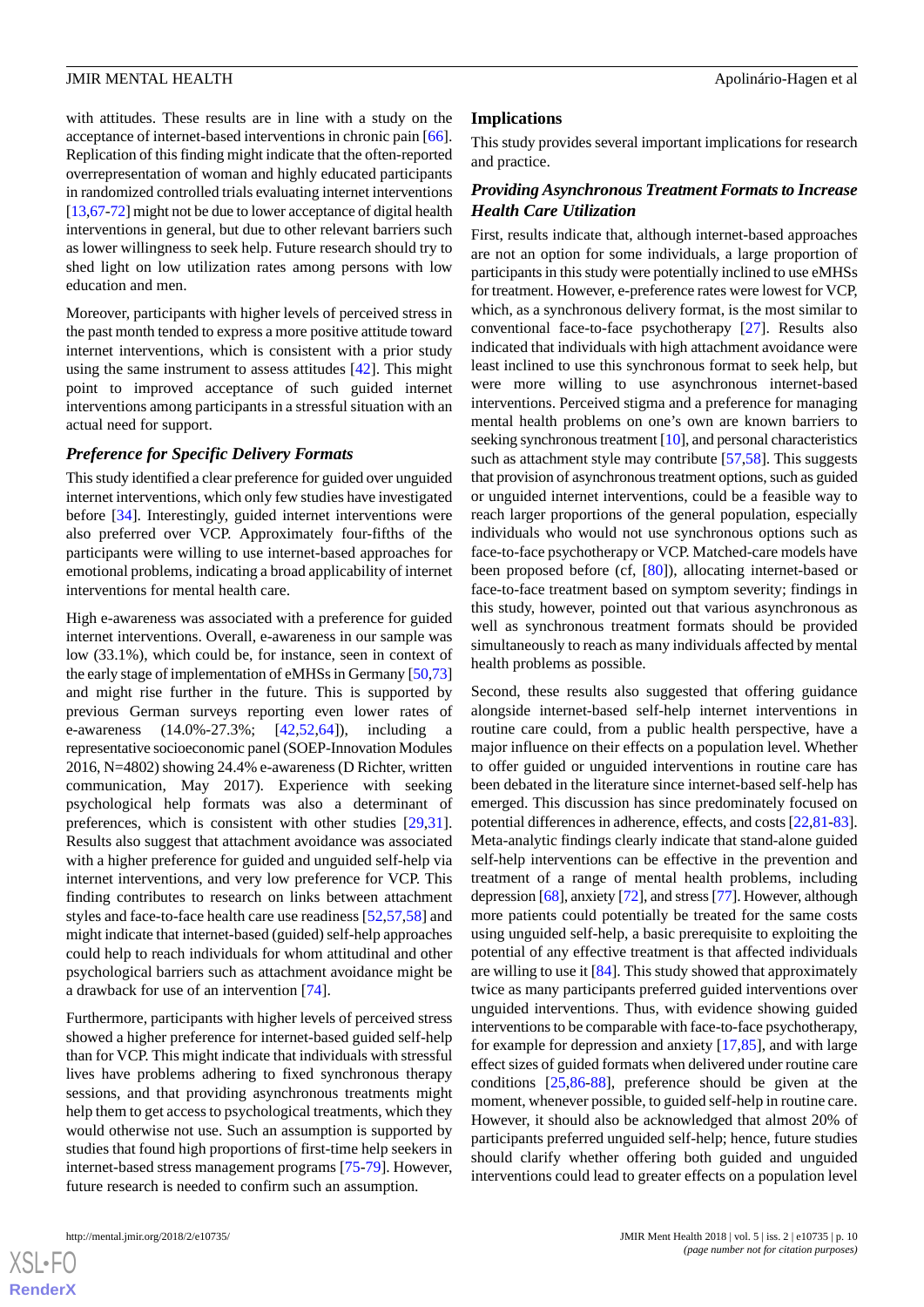due to higher overall utilization rates, compared with offering only one of the two options.

# *Raising E-Awareness and Knowledge*

Awareness about internet-based treatment was rather low in this sample, but was positively associated with higher preference for guided internet interventions. Furthermore, participants did not find internet interventions to be equal in effectiveness and therapeutic relationship to face-to-face therapies. Previous research, however, has shown that the effects of guided internet interventions are comparable with face-to-face therapies [\[17](#page-11-12)[,85](#page-14-10)] and that therapeutic relationships are of the same quality as in conventional treatment [\[1](#page-10-0)[-4](#page-11-0)]. This finding points to the importance of developing measures to increase awareness of and knowledge about the efficacy of internet-based treatment in the public to raise its acceptance. Acceptance-facilitating interventions using brief, highly scalable educational videos have been shown to be a valid strategy to enhance the acceptability of internet interventions in clinical practice [[66](#page-13-18)[,71](#page-14-13),[84\]](#page-14-9). As acceptance-facilitating interventions may be easily disseminated through official health care information channels, they might be an auspicious approach to increase e-awareness and knowledge concerning internet interventions, and thus raise their public acceptance.

# **Limitations**

First, the early stage of validation of the ETAM and the application of a heuristic rule to classify attitudes are a limitation that might have biased results regarding the categorization of attitudes with mainly neutral or undecided views. Future efforts should try to develop data-based cutoff values using representative samples. Second, the prior presentation of the case vignette regarding e-preferences might have led to more positive attitudes toward internet interventions, considering that

a previous study using the ETAM without this case vignette revealed overall negative views [[42\]](#page-12-14). Hence, these results might only be generalizable to situations in which potential participants receive minimal information about internet interventions. Third, we investigated determinants of attitudes toward and preferences for internet therapies based on self-reports, with most respondents (492/646, 75.2%) rating themselves as relatively healthy. It may be the case that attitudes toward digital mental health approaches change with current symptomatology, help-seeking wishes, and the availability of other formats for preferable treatments in routine care. Since the study was conducted in Germany, results may only be applicable to countries with similar economies or health care systems. Fourth, e-preferences were operationalized only regarding preferences for a specific treatment, and we do not know whether patients were nevertheless willing to use an alternative treatment format, if their preference would not be available in routine care, which should be tested in future studies. Moreover, with regard to non–e-preferers, we only assessed whether somebody would not prefer guided and unguided self-help or VCP, but we did not assess preference for face-to-face psychotherapy and pharmacotherapy, which should also be tested in subsequent studies.

# **Conclusions**

This study revealed moderately positive attitudes toward guided internet interventions and a clear public preference for guided over unguided internet-based treatment and VCP. Results of this survey indicated that increasing awareness about the existence of effective internet-based treatment options should be a key priority to raise their acceptability, and that guided internet-based programs should be implemented in routine care along with conventional face-to-face treatment to account for different patient preferences and help-seeking characteristics.

# **Acknowledgments**

We thank Viktor Vehreschild, MSc, Dipl-Math, for advice regarding data analyses and Melanie Allerding, MSc, for assistance in recruiting participants.

# <span id="page-10-3"></span>**Conflicts of Interest**

None declared.

# <span id="page-10-0"></span>**Multimedia Appendix 1**

Exploratory factor analysis for the e-therapy attitudes measure (including pattern and structure matrices).

<span id="page-10-1"></span>[[PDF File \(Adobe PDF File\), 65KB-Multimedia Appendix 1](https://jmir.org/api/download?alt_name=mental_v5i2e10735_app1.pdf)]

# **References**

- <span id="page-10-2"></span>1. Kessler RC, Aguilar-Gaxiola S, Alonso J, Chatterji S, Lee S, Ormel J, et al. The global burden of mental disorders: an update from the WHO World Mental Health (WMH) surveys. Epidemiol Psichiatr Soc 2009;18(1):23-33 [\[FREE Full text](http://europepmc.org/abstract/MED/19378696)] [Medline: [19378696](http://www.ncbi.nlm.nih.gov/entrez/query.fcgi?cmd=Retrieve&db=PubMed&list_uids=19378696&dopt=Abstract)]
- 2. Whiteford HA, Degenhardt L, Rehm J, Baxter AJ, Ferrari AJ, Erskine HE, et al. Global burden of disease attributable to mental and substance use disorders: findings from the Global Burden of Disease Study 2010. Lancet 2013 Nov 09;382(9904):1575-1586. [doi: [10.1016/S0140-6736\(13\)61611-6\]](http://dx.doi.org/10.1016/S0140-6736(13)61611-6) [Medline: [23993280](http://www.ncbi.nlm.nih.gov/entrez/query.fcgi?cmd=Retrieve&db=PubMed&list_uids=23993280&dopt=Abstract)]
- 3. Saarni SI, Suvisaari J, Sintonen H, Pirkola S, Koskinen S, Aromaa A, et al. Impact of psychiatric disorders on health-related quality of life: general population survey. Br J Psychiatry 2007 Apr;190:326-332 [[FREE Full text\]](https://doi.org/10.1192/bjp.bp.106.025106) [doi: [10.1192/bjp.bp.106.025106](http://dx.doi.org/10.1192/bjp.bp.106.025106)] [Medline: [17401039\]](http://www.ncbi.nlm.nih.gov/entrez/query.fcgi?cmd=Retrieve&db=PubMed&list_uids=17401039&dopt=Abstract)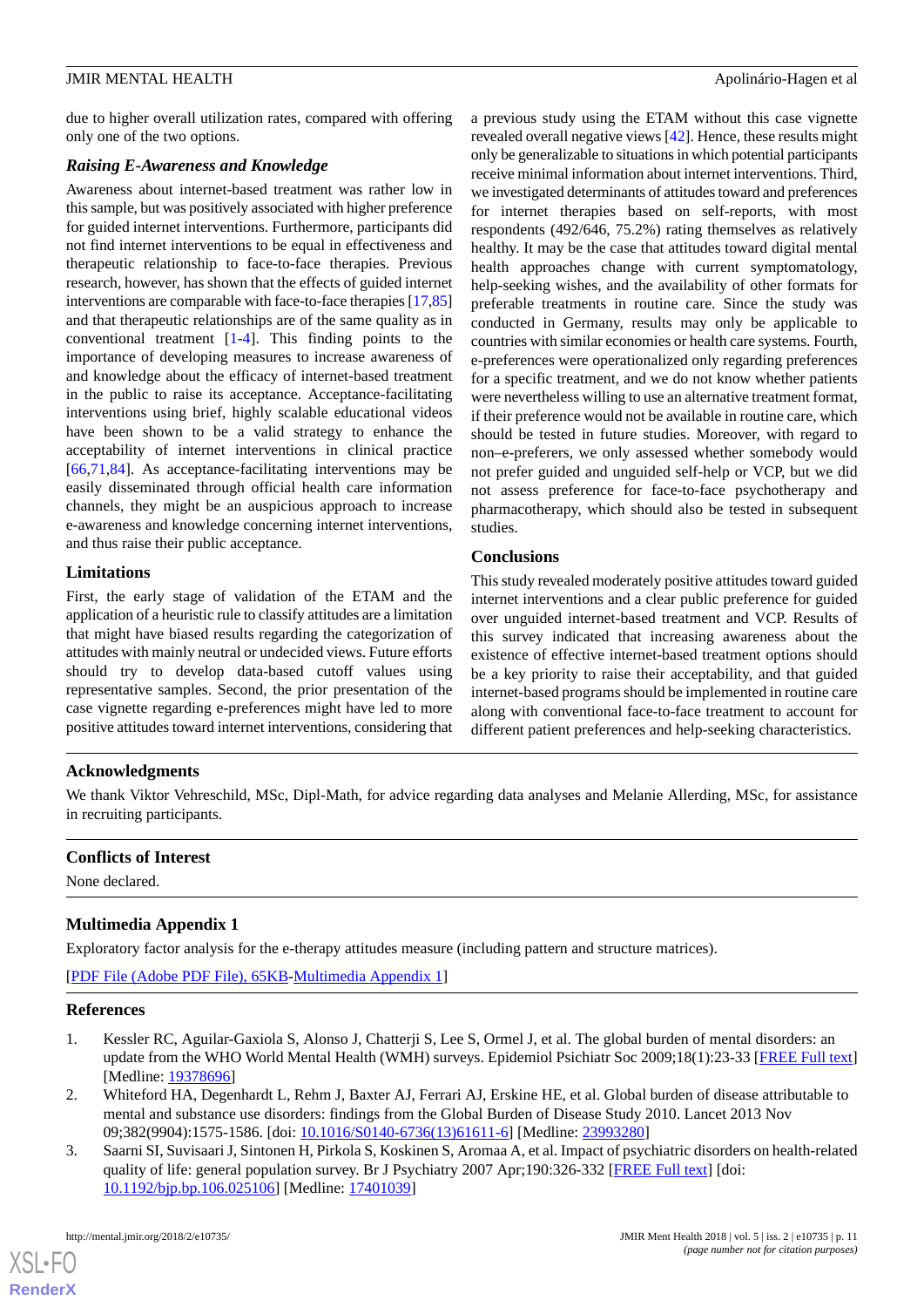- <span id="page-11-0"></span>4. Cuijpers P, Smit F. Excess mortality in depression: a meta-analysis of community studies. J Affect Disord 2002 Dec;72(3):227-236. [Medline: [12450639](http://www.ncbi.nlm.nih.gov/entrez/query.fcgi?cmd=Retrieve&db=PubMed&list_uids=12450639&dopt=Abstract)]
- <span id="page-11-2"></span><span id="page-11-1"></span>5. Smit F, Cuijpers P, Oostenbrink J, Batelaan N, de GR, Beekman A. Costs of nine common mental disorders: implications for curative and preventive psychiatry. J Ment Health Policy Econ 2006 Dec;9(4):193-200. [Medline: [17200596](http://www.ncbi.nlm.nih.gov/entrez/query.fcgi?cmd=Retrieve&db=PubMed&list_uids=17200596&dopt=Abstract)]
- <span id="page-11-3"></span>6. Greenberg PE, Birnbaum HG. The economic burden of depression in the US: societal and patient perspectives. Expert Opin Pharmacother 2005 Mar;6(3):369-376. [doi: [10.1517/14656566.6.3.369](http://dx.doi.org/10.1517/14656566.6.3.369)] [Medline: [15794728](http://www.ncbi.nlm.nih.gov/entrez/query.fcgi?cmd=Retrieve&db=PubMed&list_uids=15794728&dopt=Abstract)]
- <span id="page-11-4"></span>7. Kohn R, Saxena S, Levav I, Saraceno B. The treatment gap in mental health care. Bull World Health Organ 2004 Nov;82(11):858-866 [[FREE Full text](http://www.scielosp.org/scielo.php?script=sci_arttext&pid=S0042-96862004001100011&lng=en&nrm=iso&tlng=en)] [Medline: [15640922](http://www.ncbi.nlm.nih.gov/entrez/query.fcgi?cmd=Retrieve&db=PubMed&list_uids=15640922&dopt=Abstract)]
- 8. World Health Organization Executive Board. Global burden of mental disorders and the need for a comprehensive, coordinated response from health and social sectors at the country level: Report by the Secretariat. Geneva, Switzerland: WHO; 2012. URL: [http://apps.who.int/gb/ebwha/pdf\\_files/EB130/B130\\_9-en.pdf](http://apps.who.int/gb/ebwha/pdf_files/EB130/B130_9-en.pdf) [accessed 2018-05-07] [[WebCite Cache](http://www.webcitation.org/

                                6zEx25YMg) [ID 6zEx25YMg](http://www.webcitation.org/

                                6zEx25YMg)]
- <span id="page-11-6"></span><span id="page-11-5"></span>9. Clement S, Schauman O, Graham T, Maggioni F, Evans-Lacko S, Bezborodovs N, et al. What is the impact of mental health-related stigma on help-seeking? A systematic review of quantitative and qualitative studies. Psychol Med 2015 Jan;45(1):11-27. [doi: [10.1017/S0033291714000129\]](http://dx.doi.org/10.1017/S0033291714000129) [Medline: [24569086](http://www.ncbi.nlm.nih.gov/entrez/query.fcgi?cmd=Retrieve&db=PubMed&list_uids=24569086&dopt=Abstract)]
- <span id="page-11-7"></span>10. Andrade LH, Alonso J, Mneimneh Z, Wells JE, Al-Hamzawi A, Borges G, et al. Barriers to mental health treatment: results from the WHO World Mental Health surveys. Psychol Med 2014 Apr;44(6):1303-1317 [[FREE Full text\]](http://europepmc.org/abstract/MED/23931656) [doi: [10.1017/S0033291713001943](http://dx.doi.org/10.1017/S0033291713001943)] [Medline: [23931656](http://www.ncbi.nlm.nih.gov/entrez/query.fcgi?cmd=Retrieve&db=PubMed&list_uids=23931656&dopt=Abstract)]
- <span id="page-11-8"></span>11. Musiat P, Tarrier N. Collateral outcomes in e-mental health: a systematic review of the evidence for added benefits of computerized cognitive behavior therapy interventions for mental health. Psychol Med 2014 Nov;44(15):3137-3150. [doi: [10.1017/S0033291714000245](http://dx.doi.org/10.1017/S0033291714000245)] [Medline: [25065947](http://www.ncbi.nlm.nih.gov/entrez/query.fcgi?cmd=Retrieve&db=PubMed&list_uids=25065947&dopt=Abstract)]
- <span id="page-11-9"></span>12. Ryan ML, Shochet IM, Stallman HM. Universal online interventions might engage psychologically distressed university students who are unlikely to seek formal help. Adv Ment Health 2014 Dec 17;9(1):73-83. [doi: [10.5172/jamh.9.1.73\]](http://dx.doi.org/10.5172/jamh.9.1.73)
- <span id="page-11-10"></span>13. Josephine K, Josefine L, Philipp D, David E, Harald B. Internet- and mobile-based depression interventions for people with diagnosed depression: a systematic review and meta-analysis. J Affect Disord 2017 Dec 01;223:28-40. [doi: [10.1016/j.jad.2017.07.021\]](http://dx.doi.org/10.1016/j.jad.2017.07.021) [Medline: [28715726\]](http://www.ncbi.nlm.nih.gov/entrez/query.fcgi?cmd=Retrieve&db=PubMed&list_uids=28715726&dopt=Abstract)
- <span id="page-11-11"></span>14. Richards D, Richardson T. Computer-based psychological treatments for depression: a systematic review and meta-analysis. Clin Psychol Rev 2012 Jun;32(4):329-342. [doi: [10.1016/j.cpr.2012.02.004](http://dx.doi.org/10.1016/j.cpr.2012.02.004)] [Medline: [22466510](http://www.ncbi.nlm.nih.gov/entrez/query.fcgi?cmd=Retrieve&db=PubMed&list_uids=22466510&dopt=Abstract)]
- 15. Ebert DD, Zarski A, Christensen H, Stikkelbroek Y, Cuijpers P, Berking M, et al. Internet and computer-based cognitive behavioral therapy for anxiety and depression in youth: a meta-analysis of randomized controlled outcome trials. PLoS One 2015;10(3):e0119895 [\[FREE Full text\]](http://dx.plos.org/10.1371/journal.pone.0119895) [doi: [10.1371/journal.pone.0119895\]](http://dx.doi.org/10.1371/journal.pone.0119895) [Medline: [25786025\]](http://www.ncbi.nlm.nih.gov/entrez/query.fcgi?cmd=Retrieve&db=PubMed&list_uids=25786025&dopt=Abstract)
- <span id="page-11-12"></span>16. Hedman E, Ljótsson B, Lindefors N. Cognitive behavior therapy via the Internet: a systematic review of applications, clinical efficacy and cost-effectiveness. Expert Rev Pharmacoecon Outcomes Res 2012 Dec;12(6):745-764. [doi: [10.1586/erp.12.67\]](http://dx.doi.org/10.1586/erp.12.67) [Medline: [23252357](http://www.ncbi.nlm.nih.gov/entrez/query.fcgi?cmd=Retrieve&db=PubMed&list_uids=23252357&dopt=Abstract)]
- <span id="page-11-14"></span><span id="page-11-13"></span>17. Olthuis JV, Watt MC, Bailey K, Hayden JA, Stewart SH. Therapist-supported Internet cognitive behavioural therapy for anxiety disorders in adults. Cochrane Database Syst Rev 2015 Mar 05(3):CD011565. [doi: [10.1002/14651858.CD011565](http://dx.doi.org/10.1002/14651858.CD011565)] [Medline: [25742186](http://www.ncbi.nlm.nih.gov/entrez/query.fcgi?cmd=Retrieve&db=PubMed&list_uids=25742186&dopt=Abstract)]
- <span id="page-11-15"></span>18. Zachariae R, Lyby MS, Ritterband LM, O'Toole MS. Efficacy of internet-delivered cognitive-behavioral therapy for insomnia – a systematic review and meta-analysis of randomized controlled trials. Sleep Med Rev 2016 Dec;30:1-10. [doi: [10.1016/j.smrv.2015.10.004\]](http://dx.doi.org/10.1016/j.smrv.2015.10.004) [Medline: [26615572\]](http://www.ncbi.nlm.nih.gov/entrez/query.fcgi?cmd=Retrieve&db=PubMed&list_uids=26615572&dopt=Abstract)
- <span id="page-11-16"></span>19. Riper H, Blankers M, Hadiwijaya H, Cunningham J, Clarke S, Wiers R, et al. Effectiveness of guided and unguided low-intensity internet interventions for adult alcohol misuse: a meta-analysis. PLoS One 2014;9(6):e99912 [\[FREE Full](http://dx.plos.org/10.1371/journal.pone.0099912) [text](http://dx.plos.org/10.1371/journal.pone.0099912)] [doi: [10.1371/journal.pone.0099912\]](http://dx.doi.org/10.1371/journal.pone.0099912) [Medline: [24937483](http://www.ncbi.nlm.nih.gov/entrez/query.fcgi?cmd=Retrieve&db=PubMed&list_uids=24937483&dopt=Abstract)]
- <span id="page-11-17"></span>20. Ebert DD, Nobis S, Lehr D, Baumeister H, Riper H, Auerbach RP, et al. The 6-month effectiveness of Internet-based guided self-help for depression in adults with type 1 and 2 diabetes mellitus. Diabet Med 2017 Dec;34(1):99-107. [doi: [10.1111/dme.13173](http://dx.doi.org/10.1111/dme.13173)] [Medline: [27334444](http://www.ncbi.nlm.nih.gov/entrez/query.fcgi?cmd=Retrieve&db=PubMed&list_uids=27334444&dopt=Abstract)]
- <span id="page-11-18"></span>21. van Bastelaar KMP, Pouwer F, Cuijpers P, Riper H, Snoek FJ. Web-based depression treatment for type 1 and type 2 diabetic patients: a randomized, controlled trial. Diabetes Care 2011 Feb;34(2):320-325 [\[FREE Full text\]](http://europepmc.org/abstract/MED/21216855) [doi: [10.2337/dc10-1248\]](http://dx.doi.org/10.2337/dc10-1248) [Medline: [21216855](http://www.ncbi.nlm.nih.gov/entrez/query.fcgi?cmd=Retrieve&db=PubMed&list_uids=21216855&dopt=Abstract)]
- <span id="page-11-19"></span>22. Andersson G, Cuijpers P, Carlbring P, Riper H, Hedman E. Guided Internet-based vs. face-to-face cognitive behavior therapy for psychiatric and somatic disorders: a systematic review and meta-analysis. World Psychiatry 2014 Oct;13(3):288-295 [\[FREE Full text\]](http://dx.doi.org/10.1002/wps.20151) [doi: [10.1002/wps.20151\]](http://dx.doi.org/10.1002/wps.20151) [Medline: [25273302\]](http://www.ncbi.nlm.nih.gov/entrez/query.fcgi?cmd=Retrieve&db=PubMed&list_uids=25273302&dopt=Abstract)
- 23. Baumeister H, Reichler L, Munzinger M, Lin J. The impact of guidance on internet-based mental health interventions a systematic review. Internet Intervent 2014 Oct;1(4):205-215. [doi: [10.1016/j.invent.2014.08.003\]](http://dx.doi.org/10.1016/j.invent.2014.08.003)
- 24. El Alaoui S, Hedman E, Ljótsson B, Lindefors N. Long-term effectiveness and outcome predictors of therapist-guided internet-based cognitive-behavioural therapy for social anxiety disorder in routine psychiatric care. BMJ Open 2015 Jun 23;5(6):e007902 [\[FREE Full text](http://bmjopen.bmj.com/cgi/pmidlookup?view=long&pmid=26105031)] [doi: [10.1136/bmjopen-2015-007902\]](http://dx.doi.org/10.1136/bmjopen-2015-007902) [Medline: [26105031](http://www.ncbi.nlm.nih.gov/entrez/query.fcgi?cmd=Retrieve&db=PubMed&list_uids=26105031&dopt=Abstract)]

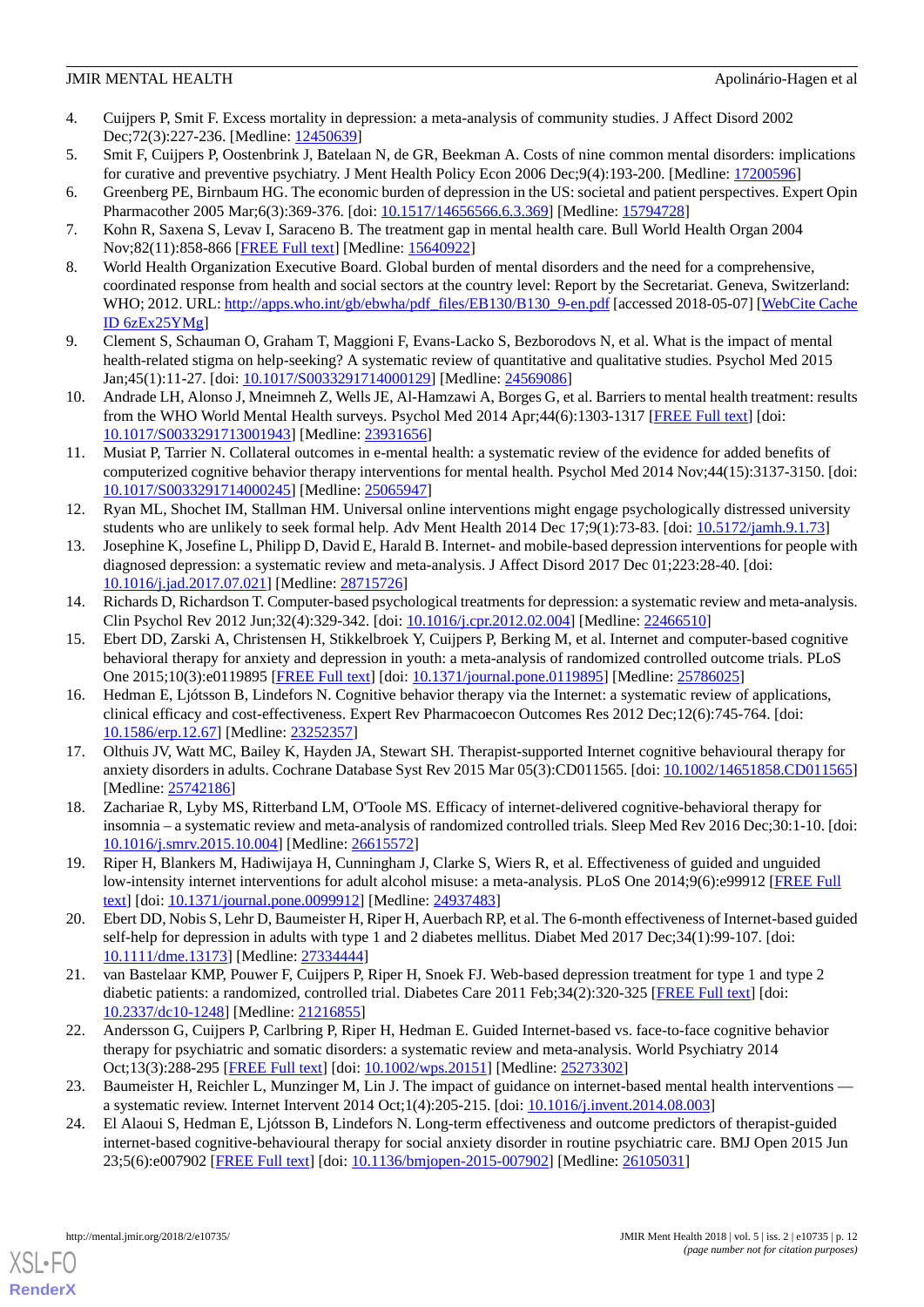- <span id="page-12-19"></span>25. Hedman E, Ljótsson B, Kaldo V, Hesser H, El Alaoui S, Kraepelien M, et al. Effectiveness of Internet-based cognitive behaviour therapy for depression in routine psychiatric care. J Affect Disord 2014 Feb;155:49-58. [doi: [10.1016/j.jad.2013.10.023\]](http://dx.doi.org/10.1016/j.jad.2013.10.023) [Medline: [24238951\]](http://www.ncbi.nlm.nih.gov/entrez/query.fcgi?cmd=Retrieve&db=PubMed&list_uids=24238951&dopt=Abstract)
- <span id="page-12-0"></span>26. Hedman E, Ljótsson B, Rück C, Bergström J, Andersson G, Kaldo V, et al. Effectiveness of internet-based cognitive behaviour therapy for panic disorder in routine psychiatric care. Acta Psychiatr Scand 2013 Dec;128(6):457-467. [doi: [10.1111/acps.12079](http://dx.doi.org/10.1111/acps.12079)] [Medline: [23406572\]](http://www.ncbi.nlm.nih.gov/entrez/query.fcgi?cmd=Retrieve&db=PubMed&list_uids=23406572&dopt=Abstract)
- <span id="page-12-2"></span><span id="page-12-1"></span>27. Backhaus A, Agha Z, Maglione ML, Repp A, Ross B, Zuest D, et al. Videoconferencing psychotherapy: a systematic review. Psychol Serv 2012 May;9(2):111-131. [doi: [10.1037/a0027924](http://dx.doi.org/10.1037/a0027924)] [Medline: [22662727\]](http://www.ncbi.nlm.nih.gov/entrez/query.fcgi?cmd=Retrieve&db=PubMed&list_uids=22662727&dopt=Abstract)
- <span id="page-12-4"></span>28. Klein B, Cook S. Preferences for e-mental health services amongst an online Australian sample? Electron J Appl Psychol 2010 May 25;6(1):27-38. [doi: [10.7790/ejap.v6i1.184\]](http://dx.doi.org/10.7790/ejap.v6i1.184)
- 29. Musiat P, Goldstone P, Tarrier N. Understanding the acceptability of e-mental health--attitudes and expectations towards computerised self-help treatments for mental health problems. BMC Psychiatry 2014 Apr 11;14:109 [[FREE Full text](https://bmcpsychiatry.biomedcentral.com/articles/10.1186/1471-244X-14-109)] [doi: [10.1186/1471-244X-14-109](http://dx.doi.org/10.1186/1471-244X-14-109)] [Medline: [24725765\]](http://www.ncbi.nlm.nih.gov/entrez/query.fcgi?cmd=Retrieve&db=PubMed&list_uids=24725765&dopt=Abstract)
- <span id="page-12-16"></span>30. Wahbeh H, Svalina MN, Oken BS. Group, one-on-one, or internet? Preferences for mindfulness meditation delivery format and their predictors. Open Med J 2014;1:66-74 [[FREE Full text\]](http://europepmc.org/abstract/MED/27057260) [doi: [10.2174/1874220301401010066](http://dx.doi.org/10.2174/1874220301401010066)] [Medline: [27057260\]](http://www.ncbi.nlm.nih.gov/entrez/query.fcgi?cmd=Retrieve&db=PubMed&list_uids=27057260&dopt=Abstract)
- <span id="page-12-3"></span>31. Wallin EEK, Mattsson S, Olsson EMG. The preference for internet-based psychological interventions by individuals without past or current use of mental health treatment delivered online: a survey study with mixed-methods analysis. JMIR Ment Health 2016 Jun 14;3(2):e25 [\[FREE Full text\]](http://mental.jmir.org/2016/2/e25/) [doi: [10.2196/mental.5324\]](http://dx.doi.org/10.2196/mental.5324) [Medline: [27302200\]](http://www.ncbi.nlm.nih.gov/entrez/query.fcgi?cmd=Retrieve&db=PubMed&list_uids=27302200&dopt=Abstract)
- <span id="page-12-5"></span>32. Mohr DC, Riper H, Schueller SM. A solution-focused research approach to achieve an implementable revolution in digital mental health. JAMA Psychiatry 2018 Feb 01;75(2):113-114. [doi: [10.1001/jamapsychiatry.2017.3838\]](http://dx.doi.org/10.1001/jamapsychiatry.2017.3838) [Medline: [29238805\]](http://www.ncbi.nlm.nih.gov/entrez/query.fcgi?cmd=Retrieve&db=PubMed&list_uids=29238805&dopt=Abstract)
- <span id="page-12-12"></span>33. Casey LM, Joy A, Clough BA. The impact of information on attitudes toward e-mental health services. Cyberpsychol Behav Soc Netw 2013 Aug;16(8):593-598. [doi: [10.1089/cyber.2012.0515](http://dx.doi.org/10.1089/cyber.2012.0515)] [Medline: [23679567](http://www.ncbi.nlm.nih.gov/entrez/query.fcgi?cmd=Retrieve&db=PubMed&list_uids=23679567&dopt=Abstract)]
- <span id="page-12-6"></span>34. Apolinário-Hagen J, Kemper J, Stürmer C. Public acceptability of e-mental health treatment services for psychological problems: a scoping review. JMIR Ment Health 2017 Apr 03;4(2):e10 [\[FREE Full text\]](http://mental.jmir.org/2017/2/e10/) [doi: [10.2196/mental.6186\]](http://dx.doi.org/10.2196/mental.6186) [Medline: [28373153](http://www.ncbi.nlm.nih.gov/entrez/query.fcgi?cmd=Retrieve&db=PubMed&list_uids=28373153&dopt=Abstract)]
- <span id="page-12-8"></span><span id="page-12-7"></span>35. March S, Day J, Ritchie G, Rowe A, Gough J, Hall T, et al. Attitudes toward e-mental health services in a community sample of adults: online survey. J Med Internet Res 2018 Feb 19;20(2):e59 [\[FREE Full text\]](http://www.jmir.org/2018/2/e59/) [doi: [10.2196/jmir.9109\]](http://dx.doi.org/10.2196/jmir.9109) [Medline: [29459357](http://www.ncbi.nlm.nih.gov/entrez/query.fcgi?cmd=Retrieve&db=PubMed&list_uids=29459357&dopt=Abstract)]
- <span id="page-12-9"></span>36. Ajzen I. Nature and operation of attitudes. Annu Rev Psychol 2001;52:27-58. [doi: [10.1146/annurev.psych.52.1.27\]](http://dx.doi.org/10.1146/annurev.psych.52.1.27) [Medline: [11148298](http://www.ncbi.nlm.nih.gov/entrez/query.fcgi?cmd=Retrieve&db=PubMed&list_uids=11148298&dopt=Abstract)]
- <span id="page-12-10"></span>37. Ajzen I. The theory of planned behavior. Organ Behav Hum Decis Processes 1991 Dec;50(2):179-211. [doi: [10.1016/0749-5978\(91\)90020-T](http://dx.doi.org/10.1016/0749-5978(91)90020-T)]
- <span id="page-12-11"></span>38. Venkatesh, Morris, Davis, Davis. User acceptance of information technology: toward a unified view. MIS Q 2003;27(3):425. [doi: [10.2307/30036540](http://dx.doi.org/10.2307/30036540)]
- <span id="page-12-13"></span>39. Hennemann S, Beutel ME, Zwerenz R. Drivers and barriers to acceptance of web-based aftercare of patients in inpatient routine care: a cross-sectional survey. J Med Internet Res 2016 Dec 23;18(12):e337 [\[FREE Full text](http://www.jmir.org/2016/12/e337/)] [doi: [10.2196/jmir.6003](http://dx.doi.org/10.2196/jmir.6003)] [Medline: [28011445](http://www.ncbi.nlm.nih.gov/entrez/query.fcgi?cmd=Retrieve&db=PubMed&list_uids=28011445&dopt=Abstract)]
- <span id="page-12-14"></span>40. Dockweiler C, Kupitz A, Hornberg C. [Acceptance of online-based therapy by patients with light to moderate depressive disorders]. Gesundheitswesen 2017 Nov 10 (forthcoming). [doi: [10.1055/s-0043-119287](http://dx.doi.org/10.1055/s-0043-119287)] [Medline: [29126341](http://www.ncbi.nlm.nih.gov/entrez/query.fcgi?cmd=Retrieve&db=PubMed&list_uids=29126341&dopt=Abstract)]
- <span id="page-12-15"></span>41. Apolinário-Hagen J, Fritsche L, Bierhals C, Salewski C. Improving attitudes toward e-mental health services in the general population via psychoeducational information material: a randomized controlled trial. Internet Intervent 2018 Jan 5 (forthcoming) [\[FREE Full text\]](https://www.sciencedirect.com/science/article/pii/S221478291730074X) [doi: [10.1016/j.invent.2017.12.002\]](http://dx.doi.org/10.1016/j.invent.2017.12.002)
- <span id="page-12-17"></span>42. Apolinário-Hagen J, Vehreschild V, Alkoudmani RM. Current views and perspectives on e-mental health: an exploratory survey study for understanding public attitudes toward internet-based psychotherapy in Germany. JMIR Ment Health 2017 Feb 23;4(1):e8 [[FREE Full text\]](http://mental.jmir.org/2017/1/e8/) [doi: [10.2196/mental.6375](http://dx.doi.org/10.2196/mental.6375)] [Medline: [28232298\]](http://www.ncbi.nlm.nih.gov/entrez/query.fcgi?cmd=Retrieve&db=PubMed&list_uids=28232298&dopt=Abstract)
- <span id="page-12-18"></span>43. Williams R, Farquharson L, Palmer L, Bassett P, Clarke J, Clark DM, et al. Patient preference in psychological treatment and associations with self-reported outcome: national cross-sectional survey in England and Wales. BMC Psychiatry 2016 Jan 15;16:4 [[FREE Full text](https://bmcpsychiatry.biomedcentral.com/articles/10.1186/s12888-015-0702-8)] [doi: [10.1186/s12888-015-0702-8](http://dx.doi.org/10.1186/s12888-015-0702-8)] [Medline: [26768890](http://www.ncbi.nlm.nih.gov/entrez/query.fcgi?cmd=Retrieve&db=PubMed&list_uids=26768890&dopt=Abstract)]
- 44. Kayrouz R, Dear BF, Johnston L, Keyrouz L, Nehme E, Laube R, et al. Intergenerational and cross-cultural differences in emotional wellbeing, mental health service utilisation, treatment-seeking preferences and acceptability of psychological treatments for Arab Australians. Int J Soc Psychiatry 2015 Aug;61(5):484-491. [doi: [10.1177/0020764014553004\]](http://dx.doi.org/10.1177/0020764014553004) [Medline: [25298223](http://www.ncbi.nlm.nih.gov/entrez/query.fcgi?cmd=Retrieve&db=PubMed&list_uids=25298223&dopt=Abstract)]
- 45. Eichenberg C, Wolters C, Brähler E. The internet as a mental health advisor in Germany--results of a national survey. PLoS One 2013;8(11):e79206 [\[FREE Full text\]](http://dx.plos.org/10.1371/journal.pone.0079206) [doi: [10.1371/journal.pone.0079206\]](http://dx.doi.org/10.1371/journal.pone.0079206) [Medline: [24278121\]](http://www.ncbi.nlm.nih.gov/entrez/query.fcgi?cmd=Retrieve&db=PubMed&list_uids=24278121&dopt=Abstract)
- 46. Choi I, Sharpe L, Li S, Hunt C. Acceptability of psychological treatment to Chinese- and Caucasian-Australians: internet treatment reduces barriers but face-to-face care is preferred. Soc Psychiatry Psychiatr Epidemiol 2015 Jan;50(1):77-87. [doi: [10.1007/s00127-014-0921-1](http://dx.doi.org/10.1007/s00127-014-0921-1)] [Medline: [24993290\]](http://www.ncbi.nlm.nih.gov/entrez/query.fcgi?cmd=Retrieve&db=PubMed&list_uids=24993290&dopt=Abstract)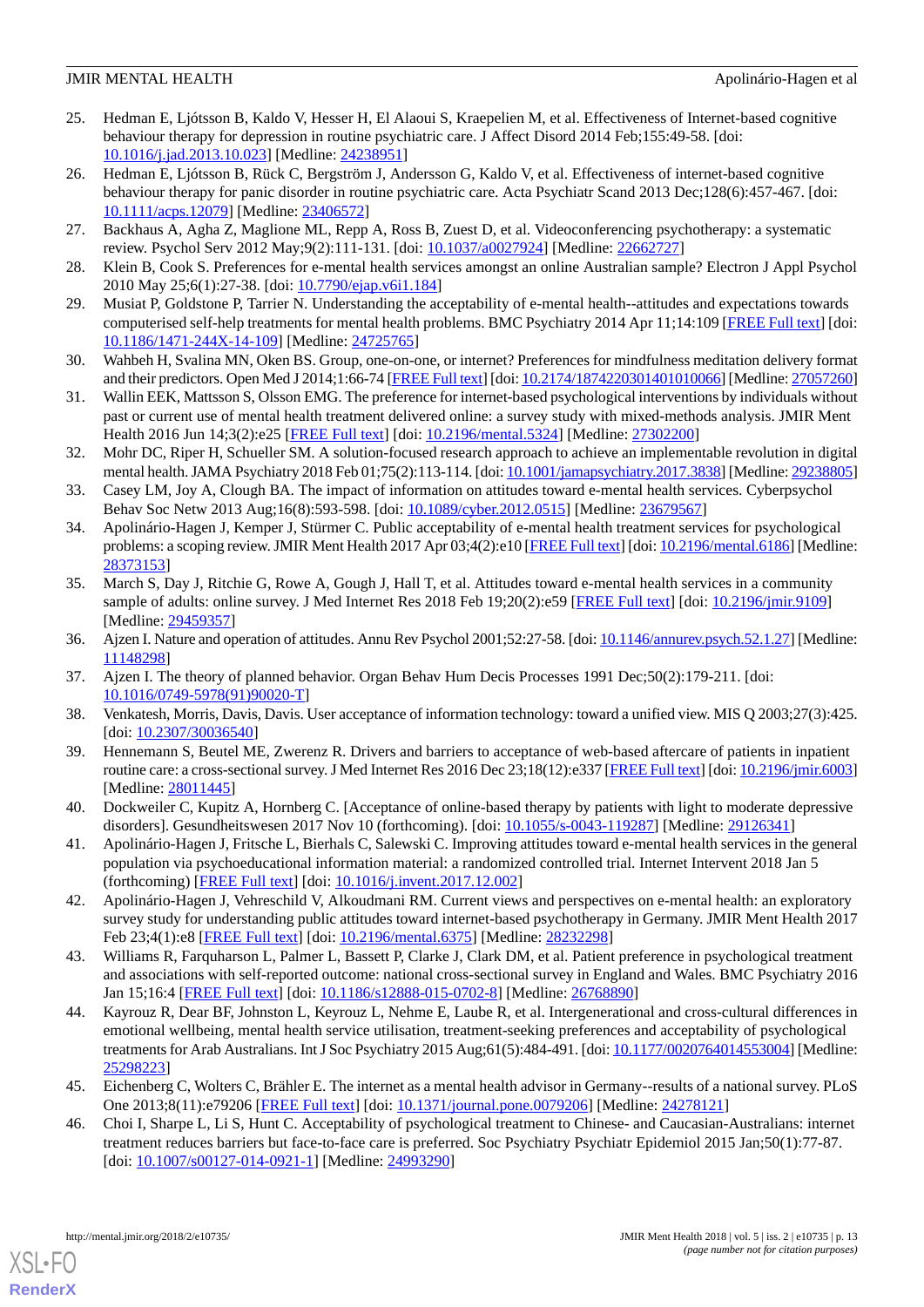- <span id="page-13-0"></span>47. Mohr DC, Siddique J, Ho J, Duffecy J, Jin L, Fokuo JK. Interest in behavioral and psychological treatments delivered face-to-face, by telephone, and by internet. Ann Behav Med 2010 Aug;40(1):89-98 [[FREE Full text](http://europepmc.org/abstract/MED/20652466)] [doi: [10.1007/s12160-010-9203-7\]](http://dx.doi.org/10.1007/s12160-010-9203-7) [Medline: [20652466](http://www.ncbi.nlm.nih.gov/entrez/query.fcgi?cmd=Retrieve&db=PubMed&list_uids=20652466&dopt=Abstract)]
- <span id="page-13-1"></span>48. Wells M, Mitchell KJ, Finkelhor D, Becker-Blease KA. Online mental health treatment: concerns and considerations. Cyberpsychol Behav 2007 Jun;10(3):453-459. [doi: [10.1089/cpb.2006.9933](http://dx.doi.org/10.1089/cpb.2006.9933)] [Medline: [17594270\]](http://www.ncbi.nlm.nih.gov/entrez/query.fcgi?cmd=Retrieve&db=PubMed&list_uids=17594270&dopt=Abstract)
- <span id="page-13-2"></span>49. Wangberg SC, Gammon D, Spitznogle K. In the eyes of the beholder: exploring psychologists' attitudes towards and use of e-therapy in Norway. Cyberpsychol Behav 2007 Jun;10(3):418-423. [doi: [10.1089/cpb.2006.9937\]](http://dx.doi.org/10.1089/cpb.2006.9937) [Medline: [17594266](http://www.ncbi.nlm.nih.gov/entrez/query.fcgi?cmd=Retrieve&db=PubMed&list_uids=17594266&dopt=Abstract)]
- <span id="page-13-3"></span>50. Topooco N, Riper H, Araya R, Berking M, Brunn M, Chevreul K, et al. Attitudes towards digital treatment for depression: a European stakeholder survey. Internet Intervent 2017 Jun;8:1-9. [doi: [10.1016/j.invent.2017.01.001\]](http://dx.doi.org/10.1016/j.invent.2017.01.001)
- <span id="page-13-4"></span>51. Weaver JB, Mays D, Weaver SS, Hopkins GL, Eroglu D, Bernhardt JM. Health information-seeking behaviors, health indicators, and health risks. Am J Public Health 2010 Aug;100(8):1520-1525. [doi: [10.2105/AJPH.2009.180521](http://dx.doi.org/10.2105/AJPH.2009.180521)] [Medline: [20558794](http://www.ncbi.nlm.nih.gov/entrez/query.fcgi?cmd=Retrieve&db=PubMed&list_uids=20558794&dopt=Abstract)]
- <span id="page-13-5"></span>52. Apolinário-Hagen J, Trachsel DA, Anhorn A, Holsten B, Werner V, Krebs S. Exploring individual differences in online and face-to-face help-seeking intentions in case of impending mental health problems: the role of adult attachment, perceived social support, psychological distress and self-stigma. J Health Soc Sci 2016;1(3):223-240 [[FREE Full text](http://journalhss.com/wp-content/uploads/JHHS13_223-240.pdf)] [doi: [10.19204/2016/xplr24\]](http://dx.doi.org/10.19204/2016/xplr24)
- <span id="page-13-6"></span>53. Bowlby J. Attachment and Loss. New York, NY: Basic Books; 1980.
- <span id="page-13-7"></span>54. Vogel DL, Wei M. Adult attachment and help-seeking intent: the mediating roles of psychological distress and perceived social support. J Couns Psychol 2005 Jul; 52(3): 347-357. [doi: [10.1037/0022-0167.52.3.347](http://dx.doi.org/10.1037/0022-0167.52.3.347)]
- <span id="page-13-8"></span>55. Maunder RG, Hunter JJ. Attachment and psychosomatic medicine: developmental contributions to stress and disease. Psychosom Med 2001;63(4):556-567. [Medline: [11485109\]](http://www.ncbi.nlm.nih.gov/entrez/query.fcgi?cmd=Retrieve&db=PubMed&list_uids=11485109&dopt=Abstract)
- <span id="page-13-10"></span><span id="page-13-9"></span>56. Wulf M, Machado AJ, Tress W. [The influence of the attachment dimensions "anxiety" and "avoidance" on psychosomatic complaints]. Z Psychosom Med Psychother 2012;58(4):374-384. [doi: [10.13109/zptm.2012.58.4.374\]](http://dx.doi.org/10.13109/zptm.2012.58.4.374) [Medline: [23224955\]](http://www.ncbi.nlm.nih.gov/entrez/query.fcgi?cmd=Retrieve&db=PubMed&list_uids=23224955&dopt=Abstract)
- <span id="page-13-11"></span>57. Ciechanowski PS, Walker EA, Katon WJ, Russo JE. Attachment theory: a model for health care utilization and somatization. Psychosom Med 2002;64(4):660-667. [Medline: [12140356\]](http://www.ncbi.nlm.nih.gov/entrez/query.fcgi?cmd=Retrieve&db=PubMed&list_uids=12140356&dopt=Abstract)
- 58. Maunder RG, Hunter JJ. Assessing patterns of adult attachment in medical patients. Gen Hosp Psychiatry 2009;31(2):123-130. [doi: [10.1016/j.genhosppsych.2008.10.007\]](http://dx.doi.org/10.1016/j.genhosppsych.2008.10.007) [Medline: [19269532](http://www.ncbi.nlm.nih.gov/entrez/query.fcgi?cmd=Retrieve&db=PubMed&list_uids=19269532&dopt=Abstract)]
- <span id="page-13-13"></span><span id="page-13-12"></span>59. Fraley RC, Heffernan ME, Vicary AM, Brumbaugh CC. The Experiences in Close Relationships-Relationship Structures questionnaire: a method for assessing attachment orientations across relationships. Psychol Assess 2011 Sep;23(3):615-625. [doi: [10.1037/a0022898\]](http://dx.doi.org/10.1037/a0022898) [Medline: [21443364](http://www.ncbi.nlm.nih.gov/entrez/query.fcgi?cmd=Retrieve&db=PubMed&list_uids=21443364&dopt=Abstract)]
- <span id="page-13-14"></span>60. Fraley C. Relationship Structures (ECR-RS) Questionnaire. 2014 Aug. URL: [http://internal.psychology.illinois.edu/~rcfraley/](http://internal.psychology.illinois.edu/~rcfraley/measures/relstructures.htm) [measures/relstructures.htm](http://internal.psychology.illinois.edu/~rcfraley/measures/relstructures.htm) [accessed 2017-08-03] [\[WebCite Cache ID 6sRHvw0o1\]](http://www.webcitation.org/

                                6sRHvw0o1)
- <span id="page-13-15"></span>61. Ehrenthal JC, Dinger U, Lamla A, Funken B, Schauenburg H. [Evaluation of the German version of the attachment questionnaire "Experiences in Close Relationships--Revised" (ECR-RD)]. Psychother Psychosom Med Psychol 2009 Jun;59(6):215-223. [doi: [10.1055/s-2008-1067425](http://dx.doi.org/10.1055/s-2008-1067425)] [Medline: [18600614\]](http://www.ncbi.nlm.nih.gov/entrez/query.fcgi?cmd=Retrieve&db=PubMed&list_uids=18600614&dopt=Abstract)
- <span id="page-13-16"></span>62. Bond A, Lader M. The use of analogue scales in rating subjective feelings. Br J Med Psychol 1974;47(3):211-218. [doi: [10.1111/j.2044-8341.1974.tb02285.x\]](http://dx.doi.org/10.1111/j.2044-8341.1974.tb02285.x)
- <span id="page-13-17"></span>63. Fliege H, Rose M, Arck P, Levenstein S, Klapp BF. Validierung des "Perceived Stress Questionnaire" (PSQ) an einer deutschen Stichprobe. Diagnostica 2001 Jul;47(3):142-152. [doi: [10.1026//0012-1924.47.3.142\]](http://dx.doi.org/10.1026//0012-1924.47.3.142)
- <span id="page-13-18"></span>64. Apolinário-Hagen J, Groenewold SD, Fritsche L, Kemper J, Krings L, Salewski C. Die Gesundheit Fernstudierender stärken. Präv Gesundheitsf 2017 Oct 17;13(2):151-158. [doi: [10.1007/s11553-017-0620-3\]](http://dx.doi.org/10.1007/s11553-017-0620-3)
- <span id="page-13-19"></span>65. Gieselmann A, Böckermann M, Pietrowsky R. Internetbasierte Gesundheitsinterventionen. Psychotherapeut 2015 Jun 20;60(5):433-440. [doi: [10.1007/s00278-015-0038-3\]](http://dx.doi.org/10.1007/s00278-015-0038-3)
- <span id="page-13-20"></span>66. Baumeister H, Seifferth H, Lin J, Nowoczin L, Lüking M, Ebert D. Impact of an acceptance facilitating intervention on patients' acceptance of internet-based pain interventions: a randomized controlled trial. Clin J Pain 2015 Jun;31(6):528-535. [doi: [10.1097/AJP.0000000000000118](http://dx.doi.org/10.1097/AJP.0000000000000118)] [Medline: [24866854](http://www.ncbi.nlm.nih.gov/entrez/query.fcgi?cmd=Retrieve&db=PubMed&list_uids=24866854&dopt=Abstract)]
- 67. Kuester A, Niemeyer H, Knaevelsrud C. Internet-based interventions for posttraumatic stress: a meta-analysis of randomized controlled trials. Clin Psychol Rev 2016 Feb;43:1-16. [doi: [10.1016/j.cpr.2015.11.004\]](http://dx.doi.org/10.1016/j.cpr.2015.11.004) [Medline: [26655959\]](http://www.ncbi.nlm.nih.gov/entrez/query.fcgi?cmd=Retrieve&db=PubMed&list_uids=26655959&dopt=Abstract)
- 68. Karyotaki E, Riper H, Twisk J, Hoogendoorn A, Kleiboer A, Mira A, et al. Efficacy of self-guided internet-based cognitive behavioral therapy in the treatment of depressive symptoms: a meta-analysis of individual participant data. JAMA Psychiatry 2017 Apr 01;74(4):351-359. [doi: [10.1001/jamapsychiatry.2017.0044\]](http://dx.doi.org/10.1001/jamapsychiatry.2017.0044) [Medline: [28241179](http://www.ncbi.nlm.nih.gov/entrez/query.fcgi?cmd=Retrieve&db=PubMed&list_uids=28241179&dopt=Abstract)]
- 69. Melioli T, Bauer S, Franko DL, Moessner M, Ozer F, Chabrol H, et al. Reducing eating disorder symptoms and risk factors using the internet: a meta-analytic review. Int J Eat Disord 2016 Jan;49(1):19-31. [doi: [10.1002/eat.22477\]](http://dx.doi.org/10.1002/eat.22477) [Medline: [26607683](http://www.ncbi.nlm.nih.gov/entrez/query.fcgi?cmd=Retrieve&db=PubMed&list_uids=26607683&dopt=Abstract)]
- 70. Späth C, Hapke U, Maske U, Schröder J, Moritz S, Berger T, et al. Characteristics of participants in a randomized trial of an internet intervention for depression (EVIDENT) in comparison to a national sample (DEGS1). Internet Intervent 2017 Sep;9:46-50. [doi: [10.1016/j.invent.2017.05.003](http://dx.doi.org/10.1016/j.invent.2017.05.003)]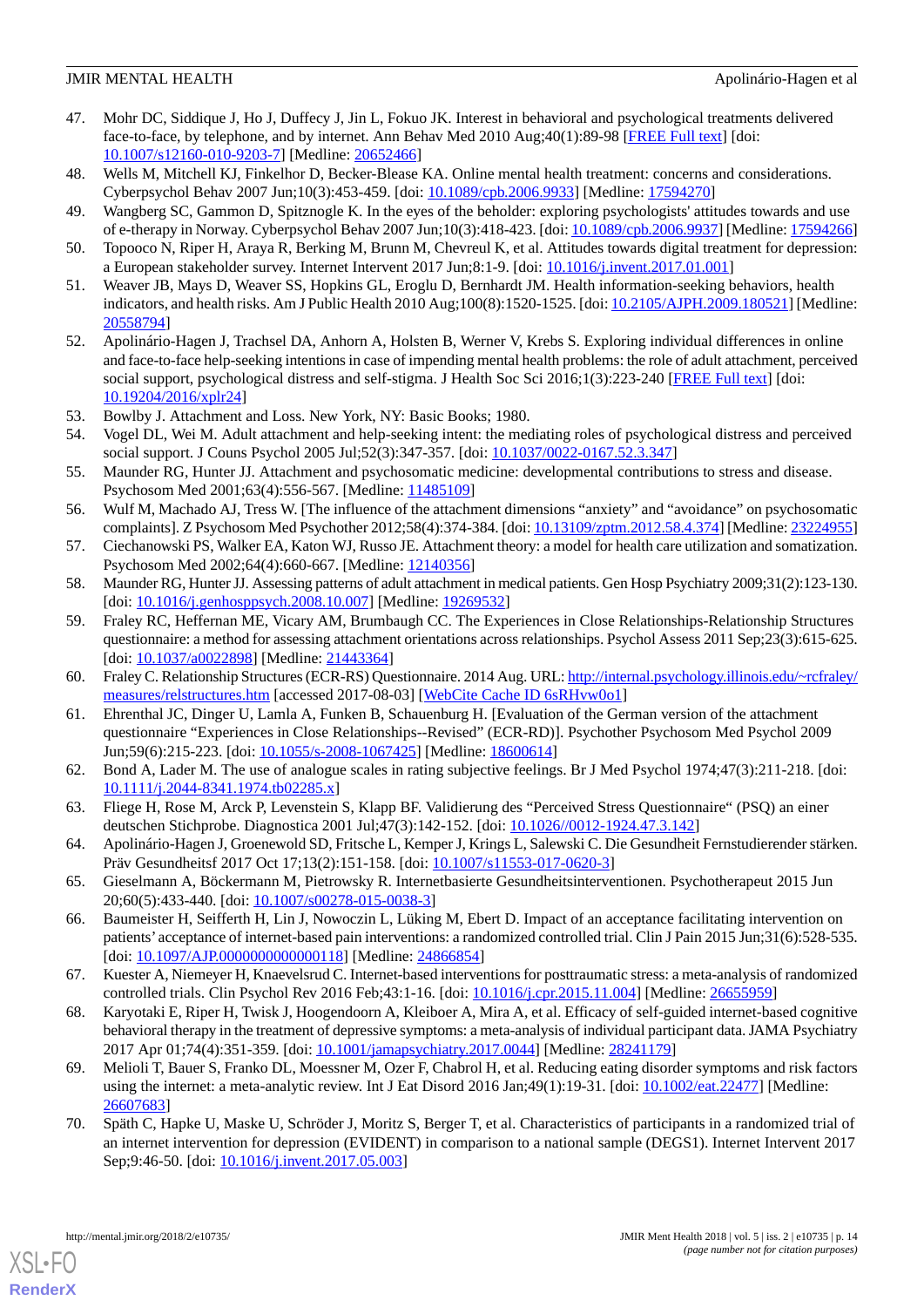- <span id="page-14-13"></span>71. Baumeister H, Nowoczin L, Lin J, Seifferth H, Seufert J, Laubner K, et al. Impact of an acceptance facilitating intervention on diabetes patients' acceptance of Internet-based interventions for depression: a randomized controlled trial. Diabetes Res Clin Pract 2014 Jul;105(1):30-39. [doi: [10.1016/j.diabres.2014.04.031](http://dx.doi.org/10.1016/j.diabres.2014.04.031)] [Medline: [24862240](http://www.ncbi.nlm.nih.gov/entrez/query.fcgi?cmd=Retrieve&db=PubMed&list_uids=24862240&dopt=Abstract)]
- <span id="page-14-0"></span>72. Olthuis JV, Watt MC, Bailey K, Hayden JA, Stewart SH. Therapist-supported Internet cognitive behavioural therapy for anxiety disorders in adults. Cochrane Database Syst Rev 2016 Mar 12;3:CD011565. [doi: [10.1002/14651858.CD011565.pub2\]](http://dx.doi.org/10.1002/14651858.CD011565.pub2) [Medline: [26968204](http://www.ncbi.nlm.nih.gov/entrez/query.fcgi?cmd=Retrieve&db=PubMed&list_uids=26968204&dopt=Abstract)]
- <span id="page-14-1"></span>73. Baumeister H, Lin J, Ebert DD. Internet- and mobile-based approaches: psycho-social diagnostics and treatment in medical rehabilitation. Bundesgesundheitsblatt Gesundheitsforschung Gesundheitsschutz 2017 Apr;60(4):436-444. [doi: [10.1007/s00103-017-2518-9\]](http://dx.doi.org/10.1007/s00103-017-2518-9) [Medline: [28224187](http://www.ncbi.nlm.nih.gov/entrez/query.fcgi?cmd=Retrieve&db=PubMed&list_uids=28224187&dopt=Abstract)]
- <span id="page-14-3"></span><span id="page-14-2"></span>74. Ebert D, Van Daele T, Nordgreen T, Karekla M, Compare T, Zarbo C, on behalf of the EFPA E-Health Taskforce, et al. Internet and mobile-based psychological interventions: applications, efficacy and potential for improving mental health: a report of the EFPA e-health taskforce. Eur Psychol 2018 (forthcoming).
- 75. Ebert DD, Lehr D, Smit F, Zarski A, Riper H, Heber E, et al. Efficacy and cost-effectiveness of minimal guided and unguided internet-based mobile supported stress-management in employees with occupational stress: a three-armed randomised controlled trial. BMC Public Health 2014 Aug 07;14:807 [\[FREE Full text\]](https://bmcpublichealth.biomedcentral.com/articles/10.1186/1471-2458-14-807) [doi: [10.1186/1471-2458-14-807](http://dx.doi.org/10.1186/1471-2458-14-807)] [Medline: [25099533](http://www.ncbi.nlm.nih.gov/entrez/query.fcgi?cmd=Retrieve&db=PubMed&list_uids=25099533&dopt=Abstract)]
- <span id="page-14-8"></span>76. Ebert DD, Heber E, Berking M, Riper H, Cuijpers P, Funk B, et al. Self-guided internet-based and mobile-based stress management for employees: results of a randomised controlled trial. Occup Environ Med 2016 May;73(5):315-323. [doi: [10.1136/oemed-2015-103269](http://dx.doi.org/10.1136/oemed-2015-103269)] [Medline: [26884049\]](http://www.ncbi.nlm.nih.gov/entrez/query.fcgi?cmd=Retrieve&db=PubMed&list_uids=26884049&dopt=Abstract)
- 77. Heber E, Ebert DD, Lehr D, Cuijpers P, Berking M, Nobis S, et al. The benefit of web- and computer-based interventions for stress: a systematic review and meta-analysis. J Med Internet Res 2017 Feb 17;19(2):e32 [[FREE Full text](http://www.jmir.org/2017/2/e32/)] [doi: [10.2196/jmir.5774](http://dx.doi.org/10.2196/jmir.5774)] [Medline: [28213341](http://www.ncbi.nlm.nih.gov/entrez/query.fcgi?cmd=Retrieve&db=PubMed&list_uids=28213341&dopt=Abstract)]
- <span id="page-14-4"></span>78. Heber E, Lehr D, Ebert DD, Berking M, Riper H. Web-based and mobile stress management intervention for employees: a randomized controlled tria. J Med Internet Res 2016 Jan 27;18(1):e21 [\[FREE Full text](http://www.jmir.org/2016/1/e21/)] [doi: [10.2196/jmir.5112](http://dx.doi.org/10.2196/jmir.5112)] [Medline: [26818683](http://www.ncbi.nlm.nih.gov/entrez/query.fcgi?cmd=Retrieve&db=PubMed&list_uids=26818683&dopt=Abstract)]
- <span id="page-14-6"></span><span id="page-14-5"></span>79. Harrer M, Adam SH, Fleischmann RJ, Baumeister H, Auerbach R, Bruffaerts R, et al. Effectiveness of an internet- and app-based intervention for college students with elevated stress: results of a randomized controlled trial. J Med Internet Res 2018 Apr 23;20(4):e136 [\[FREE Full text\]](http://www.jmir.org/2018/4/e136/) [doi: [10.2196/jmir.9293\]](http://dx.doi.org/10.2196/jmir.9293) [Medline: [29685870](http://www.ncbi.nlm.nih.gov/entrez/query.fcgi?cmd=Retrieve&db=PubMed&list_uids=29685870&dopt=Abstract)]
- 80. van Straten A, Hill J, Richards DA, Cuijpers P. Stepped care treatment delivery for depression: a systematic review and meta-analysis. Psychol Med 2015 Jan;45(2):231-246. [doi: [10.1017/S0033291714000701](http://dx.doi.org/10.1017/S0033291714000701)] [Medline: [25065653\]](http://www.ncbi.nlm.nih.gov/entrez/query.fcgi?cmd=Retrieve&db=PubMed&list_uids=25065653&dopt=Abstract)
- <span id="page-14-7"></span>81. Muñoz RF. Using evidence-based internet interventions to reduce health disparities worldwide. J Med Internet Res 2010 Dec 17;12(5):e60 [[FREE Full text](http://www.jmir.org/2010/5/e60/)] [doi: [10.2196/jmir.1463](http://dx.doi.org/10.2196/jmir.1463)] [Medline: [21169162\]](http://www.ncbi.nlm.nih.gov/entrez/query.fcgi?cmd=Retrieve&db=PubMed&list_uids=21169162&dopt=Abstract)
- 82. Andrews G, Basu A, Cuijpers P, Craske MG, McEvoy P, English CL, et al. Computer therapy for the anxiety and depression disorders is effective, acceptable and practical health care: an updated meta-analysis. J Anxiety Disord 2018 Apr;55:70-78 [[FREE Full text](https://linkinghub.elsevier.com/retrieve/pii/S0887-6185(17)30447-4)] [doi: [10.1016/j.janxdis.2018.01.001](http://dx.doi.org/10.1016/j.janxdis.2018.01.001)] [Medline: [29422409](http://www.ncbi.nlm.nih.gov/entrez/query.fcgi?cmd=Retrieve&db=PubMed&list_uids=29422409&dopt=Abstract)]
- <span id="page-14-10"></span><span id="page-14-9"></span>83. Christensen H, Griffiths KM, Mackinnon AJ, Brittliffe K. Online randomized controlled trial of brief and full cognitive behaviour therapy for depression. Psychol Med 2006 Dec;36(12):1737-1746. [doi: [10.1017/S0033291706008695\]](http://dx.doi.org/10.1017/S0033291706008695) [Medline: [16938144](http://www.ncbi.nlm.nih.gov/entrez/query.fcgi?cmd=Retrieve&db=PubMed&list_uids=16938144&dopt=Abstract)]
- <span id="page-14-11"></span>84. Ebert DD, Berking M, Cuijpers P, Lehr D, Pörtner M, Baumeister H. Increasing the acceptance of internet-based mental health interventions in primary care patients with depressive symptoms. A randomized controlled trial. J Affect Disord 2015 May 1;176:9-17. [doi: [10.1016/j.jad.2015.01.056](http://dx.doi.org/10.1016/j.jad.2015.01.056)] [Medline: [25682378](http://www.ncbi.nlm.nih.gov/entrez/query.fcgi?cmd=Retrieve&db=PubMed&list_uids=25682378&dopt=Abstract)]
- 85. Carlbring P, Andersson G, Cuijpers P, Riper H, Hedman-Lagerlöf E. Internet-based vs. face-to-face cognitive behavior therapy for psychiatric and somatic disorders: an updated systematic review and meta-analysis. Cogn Behav Ther 2018 Jan;47(1):1-18. [doi: [10.1080/16506073.2017.1401115](http://dx.doi.org/10.1080/16506073.2017.1401115)] [Medline: [29215315\]](http://www.ncbi.nlm.nih.gov/entrez/query.fcgi?cmd=Retrieve&db=PubMed&list_uids=29215315&dopt=Abstract)
- <span id="page-14-12"></span>86. Newby JM, Mewton L, Williams AD, Andrews G. Effectiveness of transdiagnostic Internet cognitive behavioural treatment for mixed anxiety and depression in primary care. J Affect Disord 2014 Aug;165:45-52. [doi: [10.1016/j.jad.2014.04.037\]](http://dx.doi.org/10.1016/j.jad.2014.04.037) [Medline: [24882176](http://www.ncbi.nlm.nih.gov/entrez/query.fcgi?cmd=Retrieve&db=PubMed&list_uids=24882176&dopt=Abstract)]
- 87. Nordgreen T, Gjestad R, Andersson G, Carlbring P, Havik OE. The implementation of guided Internet-based cognitive behaviour therapy for panic disorder in a routine-care setting: effectiveness and implementation efforts. Cogn Behav Ther 2018 Jan;47(1):62-75. [doi: [10.1080/16506073.2017.1348389\]](http://dx.doi.org/10.1080/16506073.2017.1348389) [Medline: [28714775](http://www.ncbi.nlm.nih.gov/entrez/query.fcgi?cmd=Retrieve&db=PubMed&list_uids=28714775&dopt=Abstract)]
- 88. Titov N, Dear BF, Staples LG, Bennett-Levy J, Klein B, Rapee RM, et al. MindSpot Clinic: an accessible, efficient, and effective online treatment service for anxiety and depression. Psychiatr Serv 2015 Oct;66(10):1043-1050. [doi: [10.1176/appi.ps.201400477\]](http://dx.doi.org/10.1176/appi.ps.201400477) [Medline: [26130001\]](http://www.ncbi.nlm.nih.gov/entrez/query.fcgi?cmd=Retrieve&db=PubMed&list_uids=26130001&dopt=Abstract)

# **Abbreviations**

[XSL](http://www.w3.org/Style/XSL)•FO **[RenderX](http://www.renderx.com/)**

**ECR-RS:** Experiences in Close Relationships-Relationships Structures questionnaire **eMHS:** electronic mental health service **ETAM:** e-therapy attitudes measure